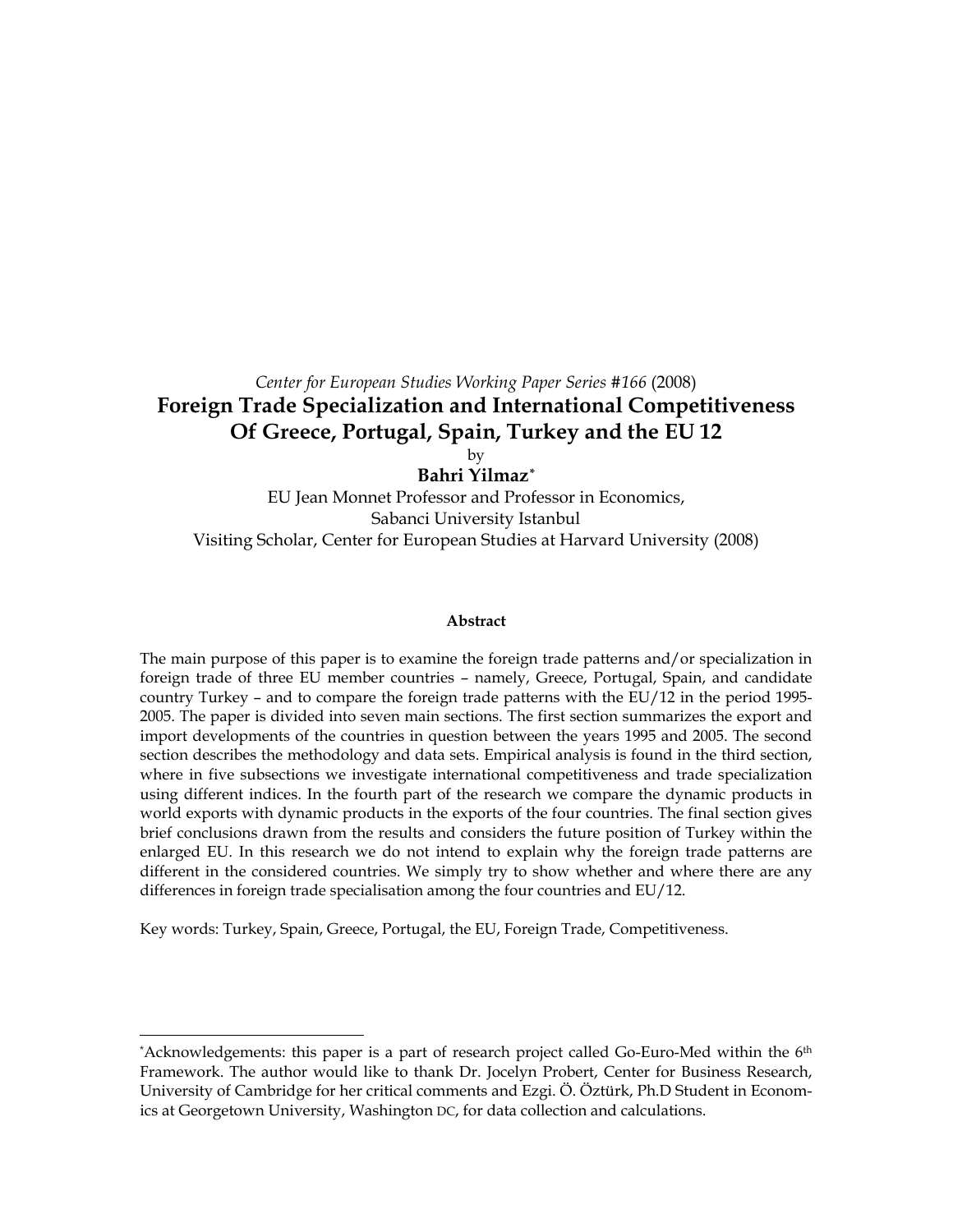# **I. Introduction**

 $\overline{a}$ 

The story of Turkey-EU relations began with the applications of Turkey and Greece for membership in the former EEC in 1959. Greece later became a full member of the EU in 1981, followed by Spain and Portugal, which entered the Union in 1986. But Turkey remains outside of the European integration process and it is the first European country which has joined the Customs Union without becoming a full member of the EU. The so-called "open-ended" negotiations process between Ankara and Brussels has been going on since October 2005 in a tempo of "one step forward, two steps backward." A happy outcome to this longstanding relationship is still not yet in sight.

# *1. The Customs Union between Turkey and the EU*

The Customs Union between the EU and Turkey is based on the following points:[1](#page-1-0)

- Turkey had to completely open its economy to international competition.
- The Customs Union only covers the free trade of manufacturing commodities and processed agricultural products and not primary products and services.
- Turkey would adopt the Common Customs Tariff (CET) against third-country imports by January 1, 1996, and all of the preferential agreements the EU had concluded with third countries by the year 2001. In the case of particular products specified in article 19/2 of the Additional Protocol, Turkey would impose higher tariff rates than those in the CET for another five years.
- The creation and full functioning of a Customs Union not only required trade-related measures; equally important were activities concerning the regulatory framework of production, like an antitrust policy, state aid, subsidies to enterprises, a competition policy, and industrial and intellectual property rights. Turkey would have to conform to EU standards in all of these spheres.
- Looking to harmonize its commercial policy with that of the Community, Turkey would align itself progressively with the preferential customs regime of the Community within five years from the date of entry into this decision. In practice this meant that Turkey would lose its national sovereignty concerning foreign trade policy without any form of active participation in the decision-making process in Brussels.
- An EU-Turkey Customs Union Joint Committee would be established. The Committee would carry out an exchange of views and information and formulate recommendations to the Association Council.
- On the other hand, the EU would resuscitate financial aid and Financial Protocol in order to ease Turkey's adjustment process into the existing rough competition conditions and to close the gap in economic development between the two sides.

<span id="page-1-0"></span><sup>1</sup>For the Customs Union Agreement between Turkey and the EU, see Decision No. 1/95 of the EC-Turkey Association Council of December 22, 1995, *Official Journal of the European Communities*, Turkey, 13.2.1996.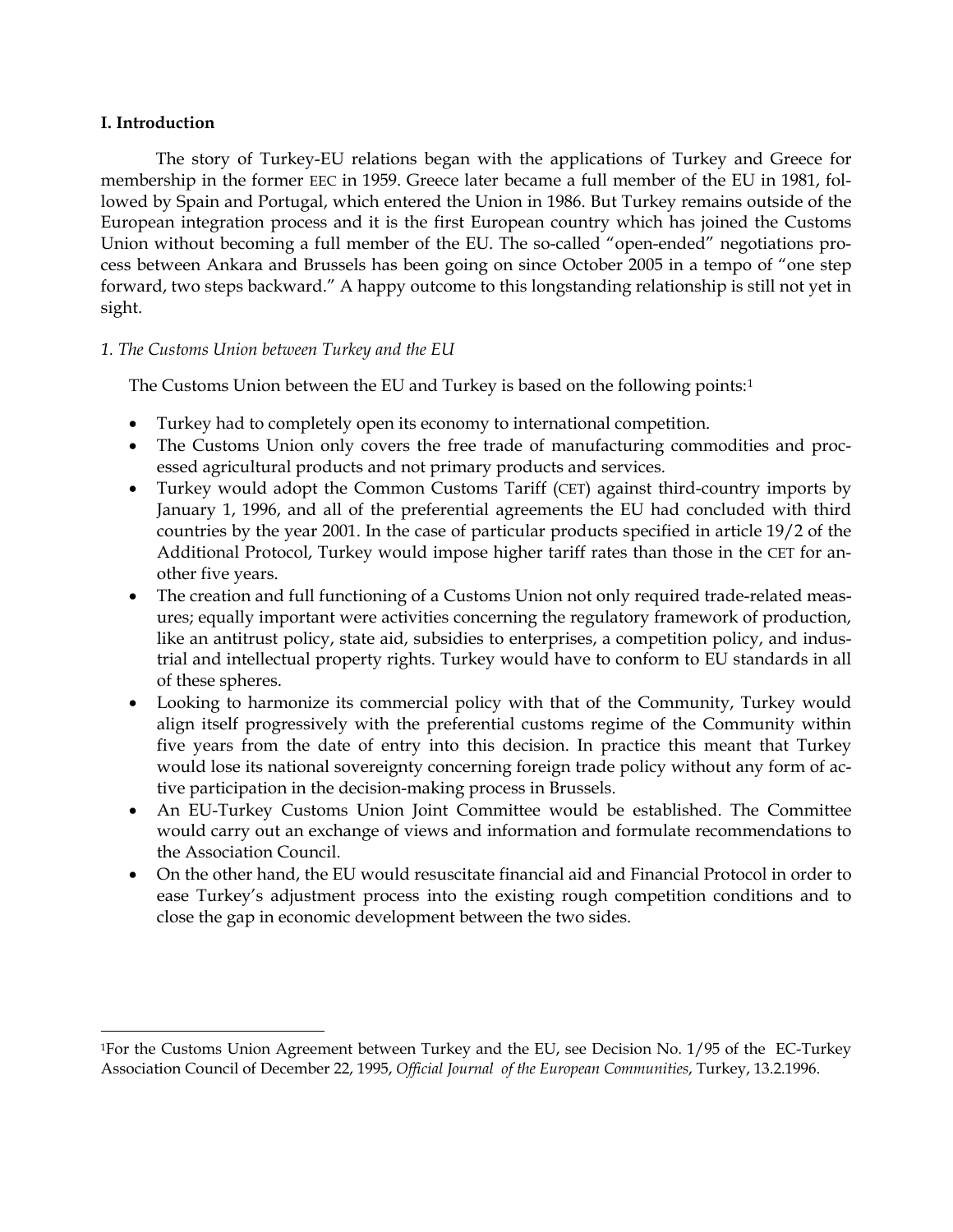## *1.2. The Importance of the EU for the Turkish Economy*

The European Union is today Turkey's most important economic partner. Turkey is closely integrated into the Union, although it is not a full member. The EU is Turkey's traditional market and this has not changed for over forty-five years. There is no question that today the EU plays a tremendously important role in the foreign trade relations of Turkey. The share of the EU countries in Turkish export revenues was almost 56 percent in 2006. The regional distribution of imports reveals the same trend. The share of EU countries in total Turkish imports was 43 percent in the same year.<sup>[2](#page-2-0)</sup>

Turkey, on the other hand, has become an attractive partner and market for a growing part of European business. Turkey's share in the EU export and import markets is around 3.9 and 2.6 percent, respectively.[3](#page-2-1) Foreign Direct Investments in Turkey originate mainly from the EU countries. The Union's share in total foreign capital was about 70 percent between 2003 and 2007.[4](#page-2-2)

The demographic reflection of the close Turkey-EU relationship is also noticeable. Almost three million Turkish workers are living with their families within the borders of the Union, mainly in Germany. Their remittances reach around  $\epsilon$  2.0 billion each year. The contribution of European travelers who spend their holidays in Turkey towards the consolidation of the Turkish balance of payments is also remarkable and reached U.S. \$17.5 billion in 2007.[5](#page-2-3) Meanwhile, the business activities of export-oriented Turkish firms and Turkish firms owned by Turkish citizens operating in Europe, mainly in Germany, reached a remarkable level.[6](#page-2-4)

The main purpose of this paper is to examine the foreign trade patterns and/or specialization in foreign trade of three EU member countries – namely, Greece, Portugal, Spain – and candidate country Turkey – and to compare the foreign trade patterns with the EU12 in the period 1995-2005. The reasons why we have chosen these four countries and compare them with each other can be summed up in three points:

- (i) To a large extent Greece, Portugal and Spain showed the features of semi-developed countries, which are also shared by Turkey, in contrast to the other twelve member countries (besides Ireland) before they became full members of the EU.
- (ii) We would like to investigate whether the Three and Turkey have improved their competitiveness in trade with the EU and the rest of world after joining the EU and the Customs Union respectively.
- (iii) Furthermore, we aim to compare the performance of the Turkish economy with the Three and the EU/12 in order to determine whether the Turkish economy was able to

<span id="page-2-3"></span>5See The Central Bank of Turkey, www.tcmb.gov.tr, 2008.

<span id="page-2-0"></span><sup>2</sup>Main Economic Indicators (2008). DPT, Ankara, www.dpt.gov.tr

<span id="page-2-1"></span><sup>3&</sup>quot;Export and Import Performance of Turkey to and (from) the EU," (2008). DPT, Ankara, www.dpt.gov.tr.

<span id="page-2-2"></span><sup>4</sup>T.C Başbakanlık Hazine Müsteşarlığı/Yabancı Sermaye Genel Müdürlüğü. (2007), Bulletin for Database for International Direct Investment (Uluslarası Doğrudan Yatırım Verileri Bülteni), Ankara, p. 76.

<span id="page-2-4"></span><sup>6</sup>Turkish-German Round Table Meeting, Ministry of Foreign Affairs, SAM Papers No. 2/96, p. 68, and *Milliyet*, April 21, 1997, p. 9. According to a report published in the Turkish newspaper *Milliyet*, the number of Turkish firms operating in Europe is estimated around 55,000 and their total turnover was calculated at around DM 45 billion. Turkish firms have created approximately 180,000 jobs. Up to now, these firms have already invested almost DM 150 million in Europe and DM 700 million in Turkey.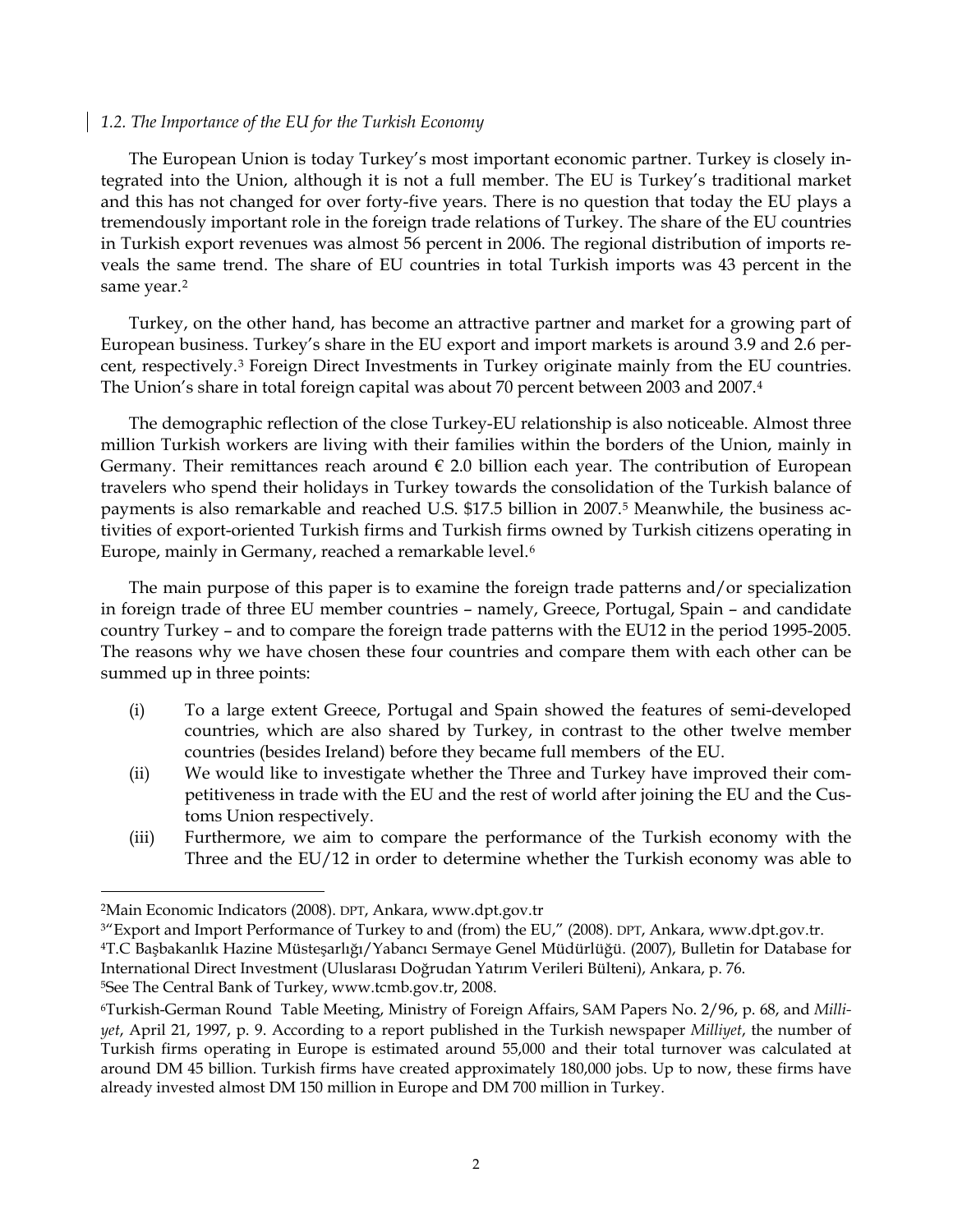increase its international competitiveness in the EU by catching up with the Three and the EU/12 as well.[7](#page-3-0)

This paper is divided into five main sections. The first section summarizes the export and import developments of the countries in question between the years 1995 and 2005. The second section describes the methodology and data sets. Empirical analysis is found in the third section, where in five subsections we investigate international competitiveness and trade specialization using different indices. In the fourth part of the research we compare the dynamic products in world exports with dynamic products in the exports of the four countries. The final section gives brief conclusions drawn from the results and considers the future position of Turkey within the enlarged EU. In this research we do not intend to explain why foreign trade patterns are different in the countries under consideration. We simply try to show whether and where there are any differences in foreign trade specialization among the four countries and EU/12.

## **II. Foreign Trade Development in Greece, Portugal, Spain and Turkey (1995-2005).**

The diagrams below show the development of worldwide export and import volumes in the four countries in the period 1995-2005.





<span id="page-3-0"></span><sup>7</sup>We have only considered and compared, apart from population size, the three almost comparable economies out of fifteen old member countries and the EU/12 in our empirical work. Table A1 in the appendix gives a comparison of these four countries and of the EU/25 as a whole on a number of basic economic indicators. Similar empirical works have been done for the time period between 1970-1987 and 1987-1999. See Bahri Yilmaz (1986), "Turkish Export to the EC," University of Durham (England) Occasional Paper Series No. 29, pp. 3-35; Bahri Bahri (1996), "International Competitiveness of Turkey with the EU: A Comparison with Greece, Portugal, Spain and the EU/12/15," published in *The Political Economy of Turkey in the Post-Soviet Era: Going West and Looking East*? edited by Libby Rittenberg (Westport CT: Prager, 1998), pp. 79-95; Bahri Yilmaz (2002), "Turkey's Competitiveness in the European Union," *Russian & East European Finance and Trade* 38,3 (May-June 2002): 54-72; Bahri Yilmaz (2003), "Turkey's Competitiveness in the European Union: A Comparison with Five Candidate Countries – Bulgaria, The Czech Republic, Hungary, Poland, Romania – and the EU 15," Ezoneplus Working Paper No. 12 (February 2003), FU-Berlin.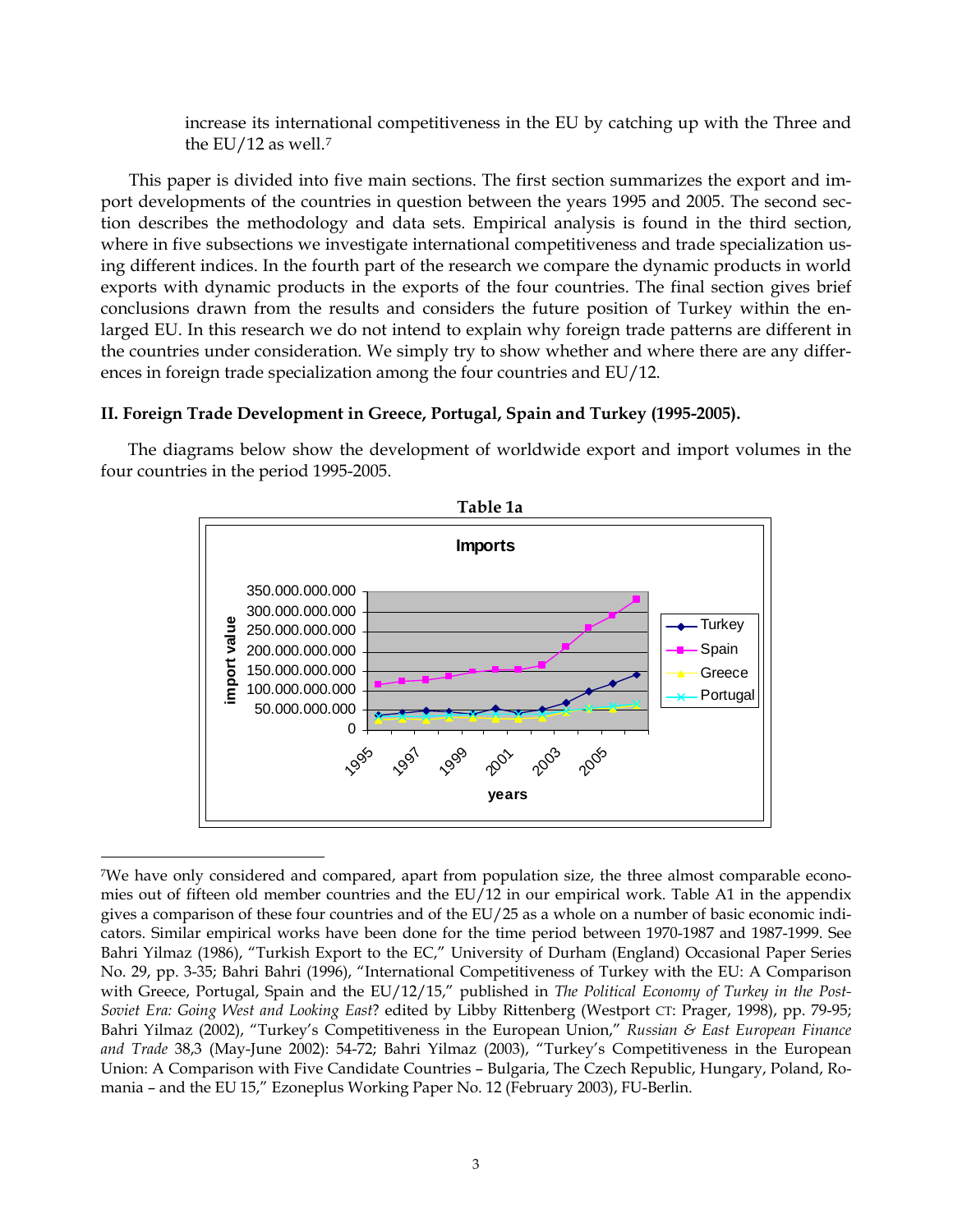

Source: UN Comtrade Database, author's calculations

Looking at merchandise trade with the world market, Tables 1a and 1b show a clear-cut picture. Over the past ten years, Spanish export and import performance has been increasing remarkably in comparison to Greece, Portugal and Turkey. Exports represent an important stimulus to and a strong driver for the Turkish economy. It is obvious that the distance between Spain and the other three countries in regards to trade development has remained unchanged over time and, contrarily, the difference is widening throughout time. But it is interesting to notice that the export and import volumes of Greece, Portugal and Turkey were almost at the same level in the very beginning. But then Turkey was, on the one hand, able to maintain the distance with Spain, and, on the other hand, its [condition](http://dict.leo.org/ende?lp=ende&p=eL4jU.&search=condition) [has](http://dict.leo.org/ende?lp=ende&p=eL4jU.&search=has) improved with respect to Portugal and Greece starting from 2002. Portugal has an intermediate position between Turkey and Greece. Interestingly, Greece's trade volume remained almost unchanged and fell significantly behind the others.

### **III. Methodology and data base**

 $\overline{a}$ 

Comparative advantage is distinct from competitiveness because of two reasons. First, competitiveness is related to relative strength or weakness of a country for producing a given product, while comparative advantage is related to the relative strength or weakness of products for a given country. Second, competitiveness is often subject to macroeconomic fluctuations (exchange rate or wage rate), while comparative advantage is structural.[8](#page-4-0)

In order to estimate the trade competitiveness of the countries in question, we use the following indices:

<span id="page-4-0"></span><sup>8</sup>See for details Gerard Lafay, "The Measurement of Revealed Comparative Advantages," in M. G. Dagenais and P. A. Muet, eds., *International Trade Modeling* (London & New York: Chapman and Hall, 1992).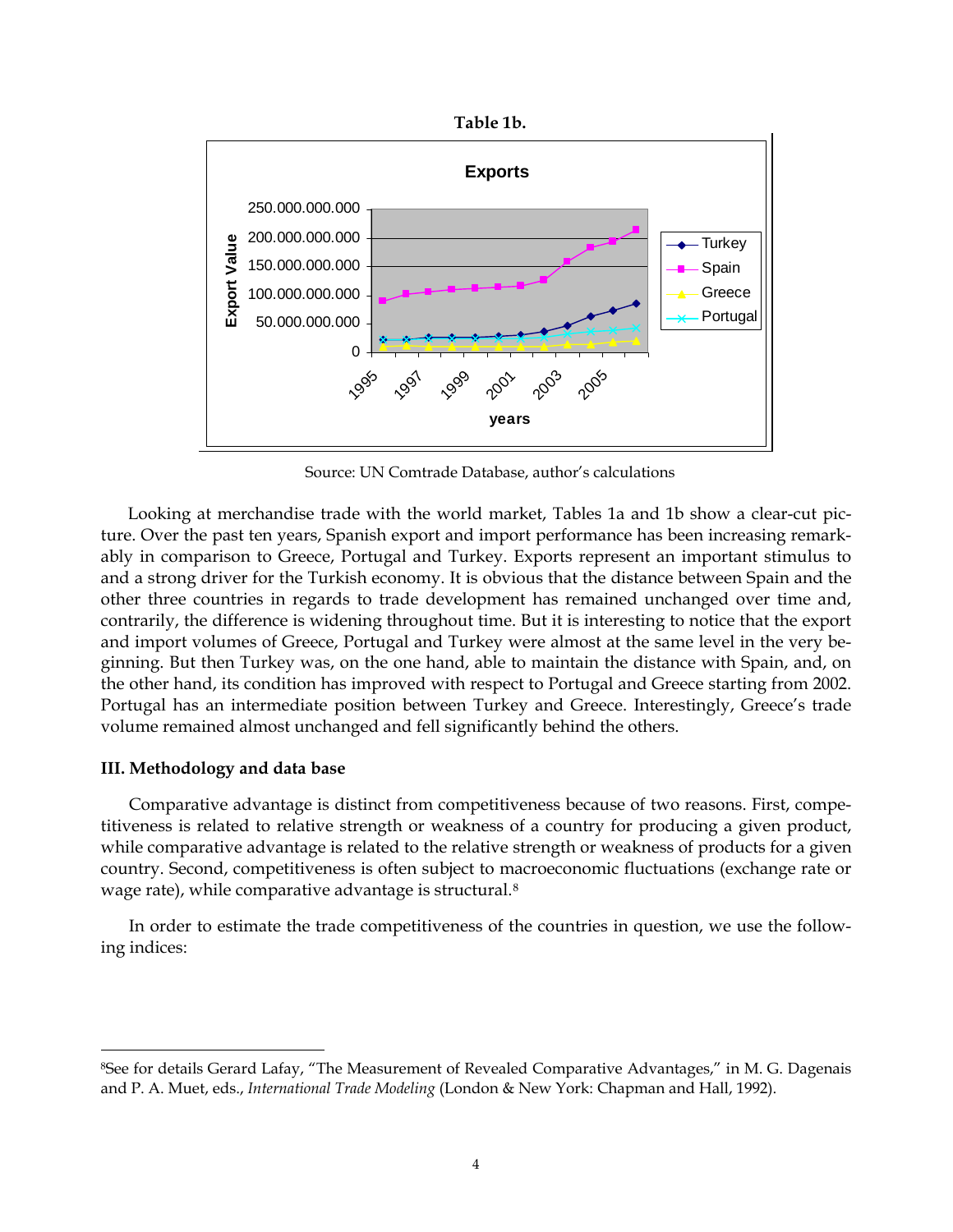#### **1.** "**Revealed Comparative Advantage (RCA) Coefficient**":

$$
RCA = \ln (Xij / Mij) / Xit / Mit) * 100
$$

where X and M denote exports and imports, respectively; *i* is a country, *j* is a commodity (or industry), *and t* is a set of commodities (or industries). The higher (lower) the RCA index, the more (less) successful is the trade performance of the country in question in a particular area of industry. The methodology was originally developed by Balassa (1965) and refined later.[9](#page-5-0)

## **2. "Comparative Export Performance (CEP) Index":**

$$
CEP = (x_{ij} / X_{iw}) / \left(\sum_{i=1}^{n} x_{ij} / \sum_{i=1}^{n} x_{iw}\right).
$$

 where x stands for exports. The subscript *j* refers to the country in question and subscript *w* to the World or EU and subscript *i* to the product groups, respectively. CEP index value above (or below) unity means that the particular sectors have a greater (lower) share in total exports of the individual country than they have in the EU as a whole. These point out a relative advantage (disadvantage) in the export of these products (Donges 1982).[10](#page-5-1) 

#### **3. "Trade Overlap (TO) Index":**

$$
TO = 2\sum_{i=1}^{n} min(X_i, M_i)/\sum_{i=1}^{n} (X_i + M_i).
$$

 where x stands for exports and m for imports, respectively. The subscript *i* refers to the product groups. The coefficient can vary between 0 and +1. The closer it comes to unity, the more intra-industry specialization exists. A lower coefficient implies that trade takes place in form of inter-industry specialization (Finger and de Rosa)<sup>11</sup>.

#### **4. "Export Similarity (ES) Index"**

$$
ES(ab,c) = \sum_i \{ [X_i(ac) - X_i(bc)]/2 \}
$$

where  $X_i(ac)$  is the share of product group i in country a's export to country c's. This formula measures the difference in the export patterns of country *a* and *b* to market *c*. If the commodity

<span id="page-5-0"></span><sup>9</sup>See Bela Balassa, "Trade Liberalization and Revealed Comparative Advantage," *The Manchester School of Social Studies* 33,2 (1965): 99-123; Liesner, H.H., "The European Common Market and British Industry," *Economic Journal* 68 (1958): 302-316; Vollrath, T. L., "A Theoretical Evaluation of Alternative Trade Intensity Measures of Revealed Comparative Advantage," *Weltwirtschaftliches Archiv* 130 (1991): 265-279.

<span id="page-5-1"></span><sup>10</sup>For methodology see Jurgen B. Donges et al., *The Second Enlargement of the European Community: Adjustment Requirements and Challenges for Policy Reform* (Tübingen: Mohr, 1982 [No. 171]). Donges, Jürgen and Schatz, Klaus Werner (1980). "Muster der industriellen Arbeitsteilung im Rahmen einer erweiterten Europaeischen Gemeinschaft," *Die Weltwirtschaft*, Tübingen: Mohr [Paul Siebeck]): 160-186.

<span id="page-5-2"></span><sup>11</sup>For details on the methodology and its analytical applications, see Finger and de Rosa (1979), "Trade Overlap, Comparative Advantage and Protection," in Herbert Giersch, ed., *On the Economics of Intra-Industry Trade*, *Symposium 1978* (Tübingen: Mohr, 1979), pp. 213-240.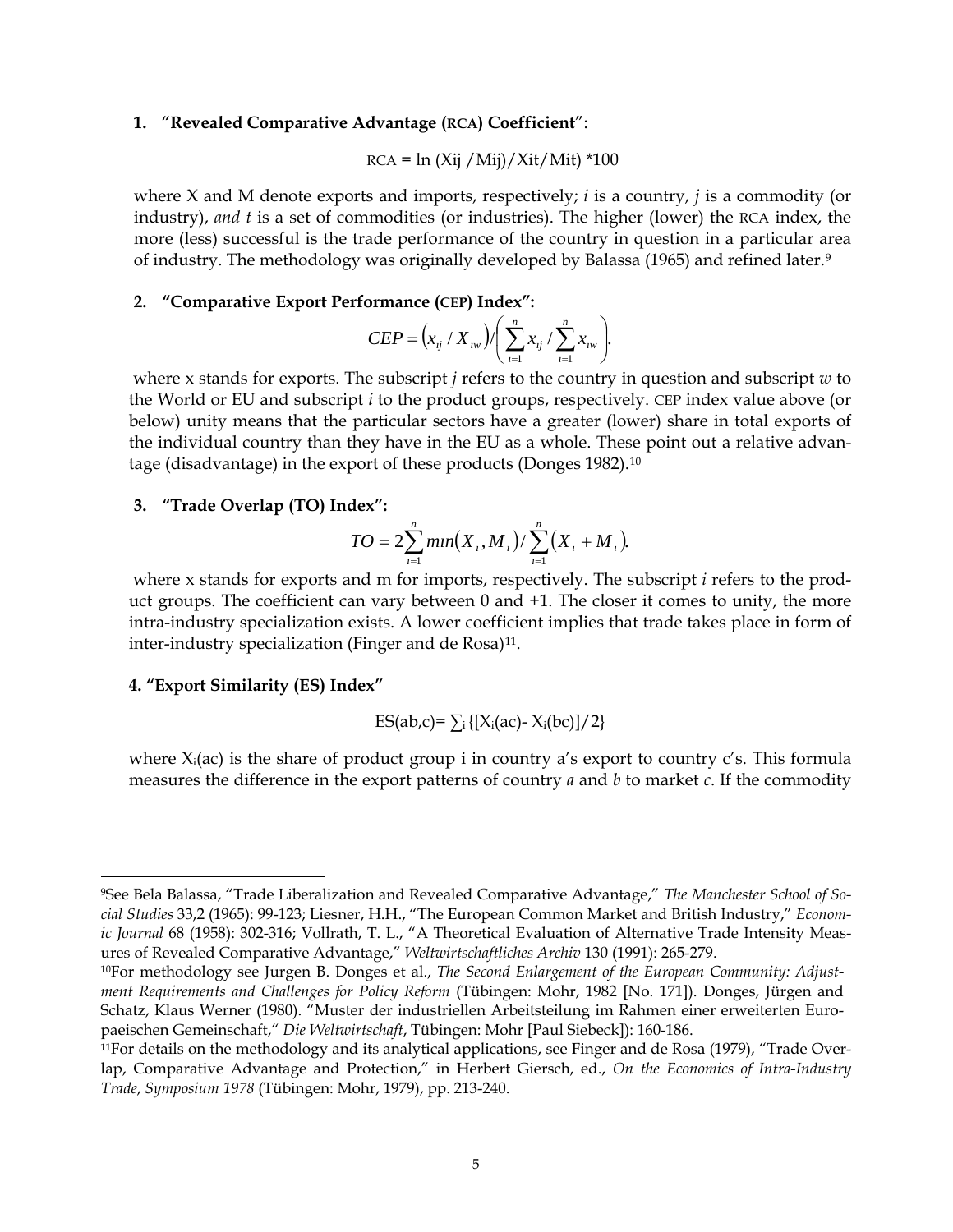distribution of the exports of (*a*) and (*b*) are identical, then the index will take on a value of 0 (Finger and Kreinin 1979).[12](#page-6-0)

#### **5. "Export Conformity Coefficient (ECC)":**

$$
\text{ECC} = \frac{\sum_{i} x_{i} m_{i}}{\sqrt{\left(\sum_{i} x_{i}^{2}\right) \bullet} \sqrt{\left(\sum_{i} m_{i}^{2}\right)}};
$$

where x stands for exports and m stands for imports. The subscript *i* shows different product groups. The higher the value of the conformity coefficient the more identical are the export structures of the two countries compared with each other.[13](#page-6-1)

In calculating the above indices, the United Nations COMTRADE Database is used. The classification of the trading sectors is done according to the "Standard International Trade Classification (SITC)." The trade sectors are grouped according to the "OECD Classification," which is raised by Mayer, Butkevicius and Kadri in their discussion paper, "Dynamic Products in World Exports." The following table provides this grouping in detail:<sup>[14](#page-6-2)</sup>

 The Standard International Trade Classification (SITC 2) is used during data mining from the UN COMTRADE database. The sector grouping is done by using the SIM Classification in which six different sub sectors are assigned, namely (1) Non-fuel primary commodities (NFPC), (2) Resource-intensive manufactures (RIM) (3) Labor-intensive manufactures (LIM), (4) Differentiated products requiring specialized suppliers (DPRSS), (5) Scale-intensive manufactures (SIM) and (6) Science-based manufactures (SBM).[15](#page-6-3)

OECD Classification is summarized in the table below:

| Table 2: OECD Classification:             | <b>SITC Rev. 2 Codes</b>                 |
|-------------------------------------------|------------------------------------------|
| 1. Non-fuel primary commodities: (NFPC)   | 0, 1, 2 (less 233, 244, 266, 267), 4, 68 |
| 2. Resource-intensive manufactures: (RIM) |                                          |
| Woods products                            | 63,82                                    |
| Non-metallic mineral products             | 66                                       |

<span id="page-6-0"></span><sup>12</sup>For methodology, see Finger, J. M. and M.E. Kreinin, "A Measure of 'Export Similarity' and Its Possible Use," *Economic Journal* 89 (1979): 905-912.

<span id="page-6-1"></span><sup>13</sup>G. Fels and E.J. Horn, "Der Wandel der Industriestruktur im Zuge der weltwirtschaftlichen Integration der Entwicklungslaende*r," Die Weltwirtschaft* (Tübingen, 1972): 107-128.

<span id="page-6-2"></span><sup>14</sup>Jörg Mayer, Arunas Butkevicius and Ali Kadri, "Dynamic Products in World Exports," UNCTAD, Discussion Paper No. 159 (May 2002).

<span id="page-6-3"></span><sup>15</sup>As an intuition, it can be said that the more developed a country is, the more exports it has in the latter subgroups named above. For instance, it's not surprising to see that a very economically powerful country has strong exports of science-based manufactures rather than non-fuel primary commodities.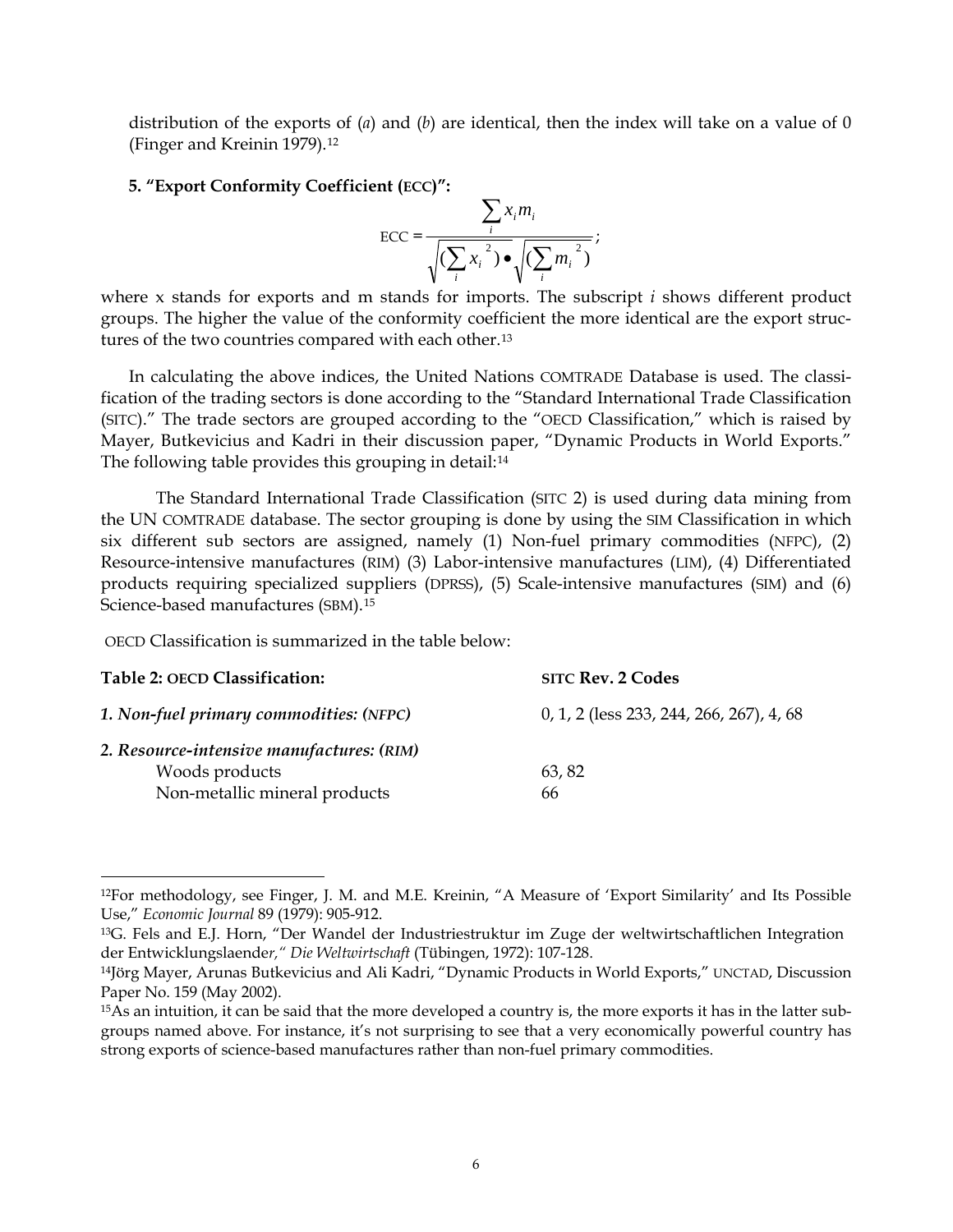| 3. Labor-intensive manufactures: (LIM)                              |                    |
|---------------------------------------------------------------------|--------------------|
| Leather, textile, apparel, footwear                                 | 61, 65, 83, 84, 85 |
| Fabricated metal products                                           | 69                 |
| Other manufactures excluding plastic                                | 89 less 893        |
| 4. Differentiated products requiring specialized suppliers: (DPRSS) |                    |
| Non-electrical machinery                                            | 71, 72, 73, 74     |
| Electrical machinery                                                | 77                 |
| Communications equipment                                            | 76                 |
| 5. Scale-intensive manufactures: (SIM)                              |                    |
| Paper                                                               | 64                 |
| Chemicals excluding pharmaceuticals                                 | 5 less 54          |
| Rubber and plastic products                                         | 62,893             |
| Iron and steel                                                      | 67                 |
| Road motor vehicles                                                 | 781, 782, 783, 784 |
| Ships and other transport equipment                                 |                    |
| Other than aerospace                                                | 79 less 792        |
| 6. Science-based manufactures (SBM)                                 |                    |
| Aircraft                                                            | 792                |
| Computers and office equipment                                      | 75                 |
| Pharmaceuticals                                                     | 54                 |
| Scientific instruments                                              | 87,88              |

Source: Jörg Mayer, Arunas Butkevicius and Ali Kadri, "Dynamic Products in World Exports," UNCTAD, Discussion Paper No. 159 (May 2002), p. 28

# **IV. Empirical Analysis**

In this section we will estimate the international competitiveness of the Four and the EU/12, as well as their trade patterns, by implementing five trade indicators. Then we will compare the empirical results of the various countries with each other, as well as with the EU/12. In the following sections, the formulas used for the indices will be explained, and the main findings of the empirical results will be briefly discussed.

# *1. Revealed Comparative Advantage Index (RCA)*

RCA index takes exports and import together and it shows that a favorable and unfavorable trade balance of a country may indicate a comparative advantage (disadvantage) in international trade. The empirical calculation of the trade balances is defined as "revealed comparative advantage (RCA).["16](#page-7-0)

The original Balassa's RCA index (1965) was calculated as the ratio of the share of a given product in one country's exports to another country or region to the share of the same product in that country or region's total exports. International competitiveness in terms of trade of these coun-

<span id="page-7-0"></span><sup>16</sup>See Donges et.al. (1982), ibid, p. 77.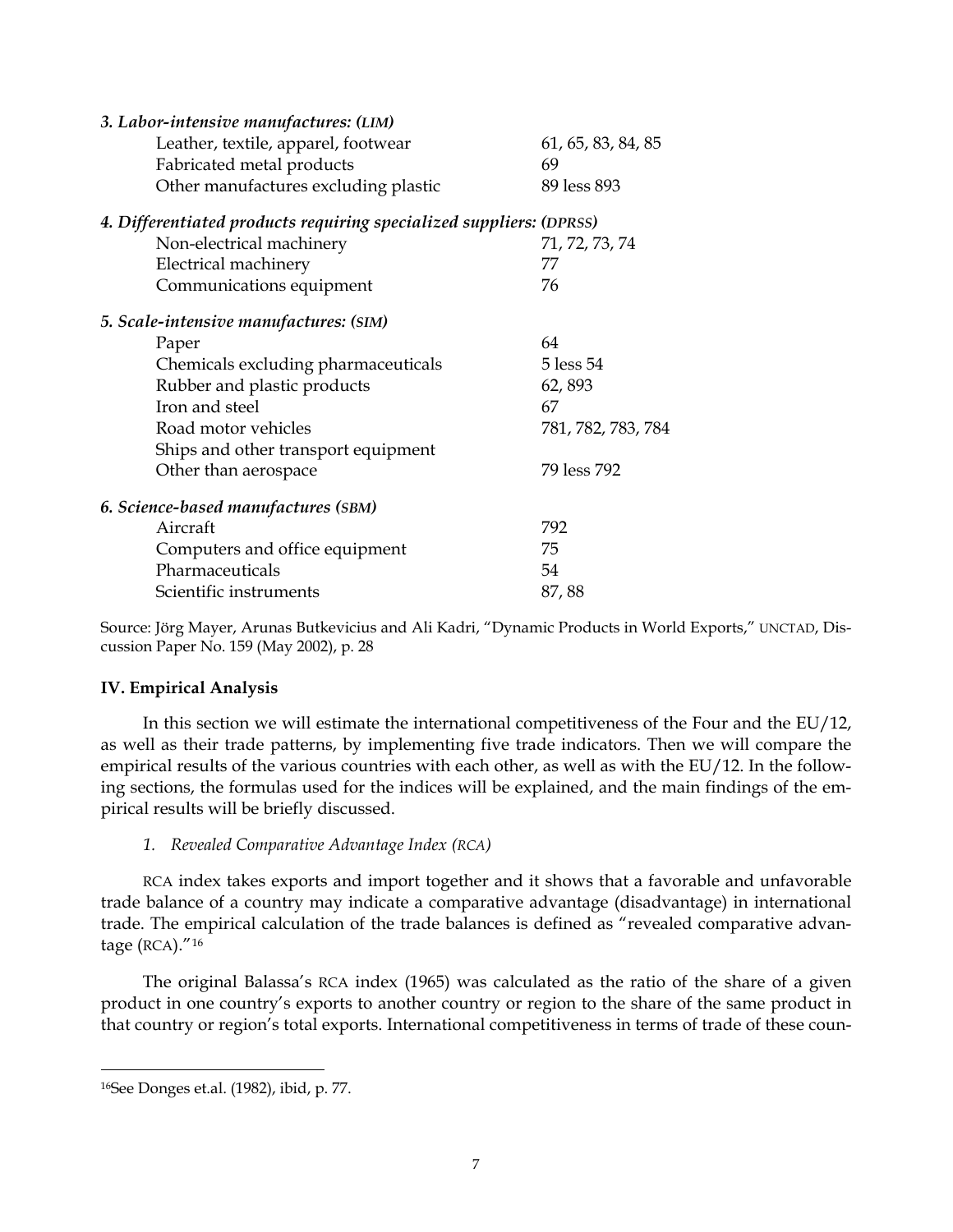tries is calculated using a revealed comparative advantage index. There are different formulations for this index. In this paper we use the modified version of Balassa's formulation which is:

$$
RCA = \ln[X_{i} / M_{i}] \left( \sum_{i=1}^{n} X_{i} / \sum_{i=1}^{n} M_{i} \right) \times 100.
$$

In this formula, X refers to the exports and M refers to the imports of the country in question, respectively. The subscript "*i*" refers to a group of commodities at the OECD classification: (1) Nonfuel primary commodities (NFPC); (2) Resource-intensive manufactures (RIM); (3) Labor-intensive manufactures (LIM); (4) Differentiated products requiring specialized suppliers (DPRSS); (5) Scaleintensive manufactures (SIM) and (6) Science-based manufactures (SBM). The script "*n*" shows the set of six groups of commodities/industries, i.e. (n=6). The higher (lower) the revealed comparative advantage index, the more (less) successful is the trade performance of the country in that particular group of commodities with world economy.

The following conclusions can be drawn from RCA results:

- **Turkey** has the comparative advantage and a strong position in trade of resourceintensive (RIM) and labor-intensive manufactures (LIM). On the other hand, it has a comparative disadvantage in non-fuel primary commodities (NFPC), differentiated products requiring specialized suppliers (DPRSS), scale-intensive manufactures (SIM) and sciencebased manufactures (SBM), but in different grades.
- **Spain** seems only to have a comparative advantage in resource-intensive manufactures, but its comparative disadvantages in other manufacturing products indicate a decreasing tendency, especially in non-fuel primary commodities (NFPC) and scale-intensive manufactures (SIM).
- The results show that the **Greek economy** has comparative disadvantages in all sectors in different grades.
- **Portugal** has a strong position in the trade of research-intensive manufactures (RIM) and labor-intensive manufactures (LIM). But in the other sectors it has significant comparative disadvantages.
- As far as **the EU/12** is concerned, it apparently has a comparative advantage in resource-intensive manufactures (RIM), differentiated products requiring specialized suppliers (DPRSS), scale-intensive manufactures (SIM) and science-based manufactures (SBM). But it seems to have comparative disadvantages in non-fuel primary commodities (NFPC) and labor-intensive manufactures (LIM) in the considered period.

|                                       |           |           |           |           |           |           |           | o         |           |           |           |  |
|---------------------------------------|-----------|-----------|-----------|-----------|-----------|-----------|-----------|-----------|-----------|-----------|-----------|--|
|                                       | 1995      | 1996      | 1997      | 1998      | 1999      | 2000      | 2001      | 2002      | 2003      | 2004      | 2005      |  |
| Turkey                                |           |           |           |           |           |           |           |           |           |           |           |  |
| Revealed Comparative Advantages (RCA) |           |           |           |           |           |           |           |           |           |           |           |  |
| <b>NFPC</b>                           | $-12.66$  | $-9.34$   | $-6.24$   | $-3.26$   | 4.54      | $-16.59$  | 14.90     | $-21.45$  | $-26.86$  | $-29.01$  | $-18.29$  |  |
| <b>RIM</b>                            | 31.47     | 18.01     | 27.16     | 24.62     | 33.70     | 56.54     | 92.54     | 89.64     | 84.40     | 72.25     | n/a       |  |
| <b>LIM</b>                            | 76.23     | 58.49     | 56.44     | 63.62     | 82.71     | 57.62     | 110.14    | 87.57     | 86.20     | 72.53     | 68.19     |  |
| <b>DPRESS</b>                         | $-107.14$ | $-105.40$ | $-103.40$ | $-94.46$  | $-97.69$  | $-80.14$  | $-83.06$  | $-74.32$  | $-68.12$  | $-63.51$  | $-62.24$  |  |
| <b>SIM</b>                            | $-62.73$  | $-63.19$  | $-66.15$  | $-69.76$  | $-61.19$  | $-67.76$  | $-34.37$  | $-32.55$  | $-39.61$  | $-34.65$  | $-36.10$  |  |
| <b>SBM</b>                            | $-226.84$ | $-175.34$ | $-146.59$ | $-156.18$ | $-121.64$ | $-100.08$ | $-129.88$ | $-191.58$ | $-149.21$ | $-159.21$ | $-184.56$ |  |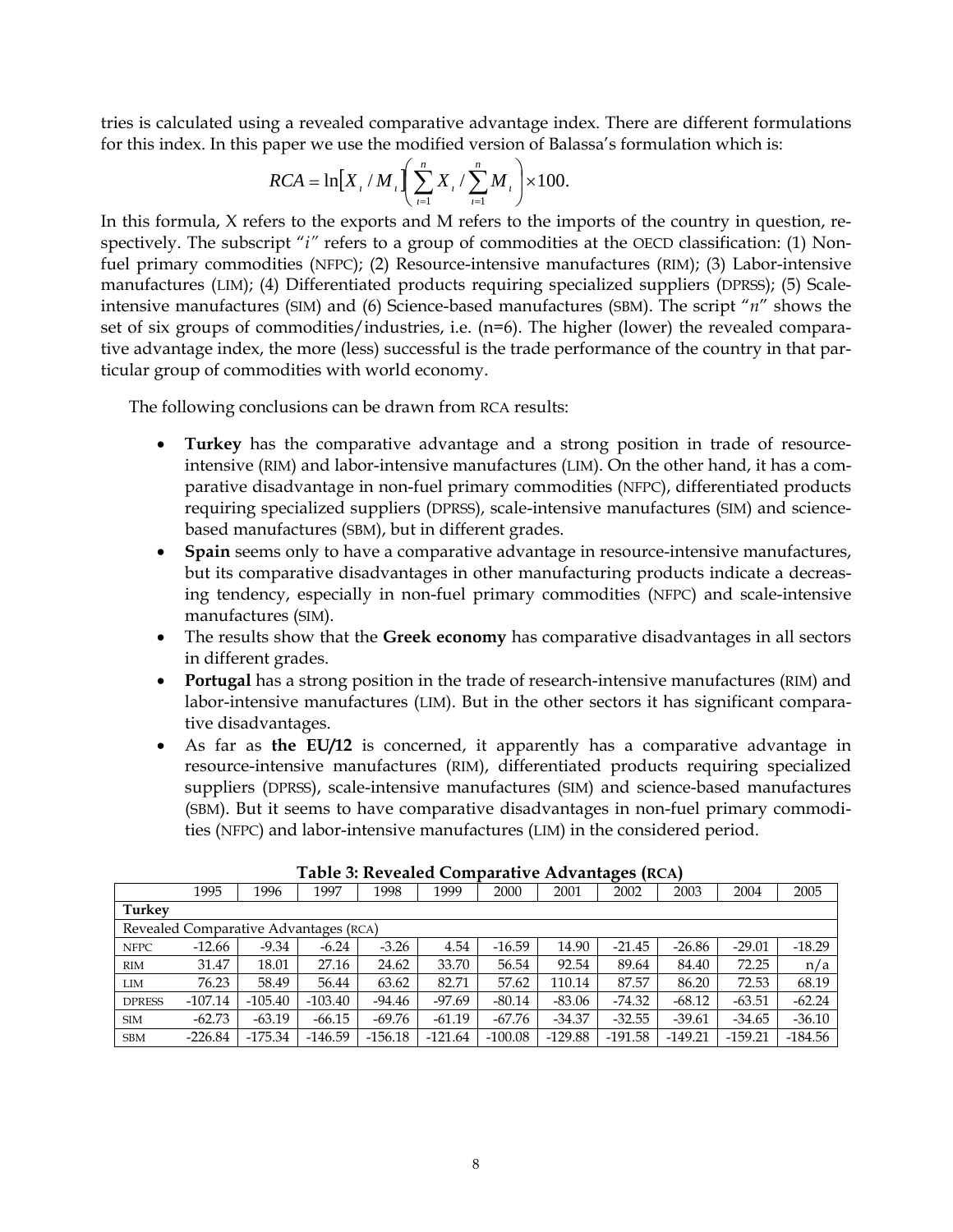| Spain                                 |                                       |           |           |           |           |          |          |          |          |          |          |  |
|---------------------------------------|---------------------------------------|-----------|-----------|-----------|-----------|----------|----------|----------|----------|----------|----------|--|
|                                       | Revealed Comparative Advantages (RCA) |           |           |           |           |          |          |          |          |          |          |  |
| <b>NFPC</b>                           | $-23.55$                              | $-11.87$  | $-4.76$   | $-9.16$   | $-8.50$   | $-8.46$  | $-7.63$  | $-5.53$  | $-4.70$  | $-9.38$  | $-11.54$ |  |
| $\mathop{\rm RIM}\nolimits$           | 60.09                                 | 66.91     | 67.65     | 56.36     | 43.21     | 46.56    | 41.98    | 39.39    | 26.89    | 16.28    | 9.12     |  |
| $\text{LIM}{}$                        | $-6.70$                               | $-3.60$   | 0.11      | $-8.50$   | $-12.67$  | $-12.10$ | $-12.32$ | $-12.61$ | $-18.00$ | $-23.83$ | $-29.88$ |  |
| <b>DPRESS</b>                         | $-41.71$                              | $-40.32$  | $-38.91$  | $-42.11$  | $-45.25$  | $-44.93$ | $-44.94$ | $-44.46$ | $-43.71$ | $-47.06$ | $-43.80$ |  |
| <b>SIM</b>                            | 4.80                                  | 6.59      | 5.48      | $-1.86$   | $-7.95$   | $-4.90$  | $-4.84$  | $-5.88$  | $-7.37$  | $-9.88$  | $-12.33$ |  |
| SBM                                   | $-66.19$                              | $-65.11$  | $-70.71$  | $-66.69$  | $-65.91$  | $-65.96$ | $-61.13$ | $-52.93$ | $-54.81$ | $-54.26$ | $-50.23$ |  |
|                                       | 1995                                  | 1996      | 1997      | 1998      | 1999      | 2000     | 2001     | 2002     | 2003     | 2004     | 2005     |  |
| Greece                                |                                       |           |           |           |           |          |          |          |          |          |          |  |
| Revealed Comparative Advantages (RCA) |                                       |           |           |           |           |          |          |          |          |          |          |  |
| <b>NFPC</b>                           | $-7.39$                               | $-4.68$   | $-9.25$   | $-9.25$   | $-5.81$   | $-8.67$  | $-7.17$  | $-13.17$ | $-12.10$ | $-15.28$ | $-13.58$ |  |
| $\mathbf{R}\mathbf{I}\mathbf{M}$      | $-17.01$                              | $-16.77$  | $-15.66$  | $-21.46$  | $-26.25$  | $-23.60$ | $-24.66$ | $-31.24$ | $-31.80$ | $-38.76$ | $-38.45$ |  |
| ${\rm LIM}$                           | $-11.62$                              | $-15.04$  | $-13.89$  | $-14.71$  | $-15.26$  | $-16.87$ | $-18.22$ | $-15.78$ | $-16.13$ | $-18.23$ | $-23.91$ |  |
| <b>DPRESS</b>                         | $-72.92$                              | $-73.14$  | $-71.88$  | $-64.46$  | $-64.80$  | $-56.16$ | $-57.21$ | $-47.73$ | $-48.92$ | $-46.60$ | $-49.13$ |  |
| $\ensuremath{\mathrm{SIM}}$           | $-78.72$                              | $-79.45$  | $-74.04$  | $-71.44$  | $-71.07$  | $-71.07$ | $-71.34$ | $-68.45$ | $-65.81$ | $-57.24$ | $-57.36$ |  |
| SBM                                   | $-99.33$                              | $-94.81$  | $-92.98$  | $-77.22$  | $-73.52$  | $-57.30$ | $-62.36$ | $-58.35$ | $-52.46$ | $-52.02$ | $-50.89$ |  |
| Portugal                              |                                       |           |           |           |           |          |          |          |          |          |          |  |
|                                       | Revealed Comparative Advantages (RCA) |           |           |           |           |          |          |          |          |          |          |  |
| <b>NFPC</b>                           | $-52.24$                              | $-58.72$  | $-56.26$  | $-58.50$  | $-56.77$  | $-52.18$ | $-57.02$ | $-55.44$ | $-56.25$ | $-51.66$ | $-45.45$ |  |
| $\mathbf{R}\mathbf{I}\mathbf{M}$      | 75.70                                 | 66.49     | 57.10     | 47.52     | 37.63     | 38.82    | 38.68    | 43.50    | 54.29    | 53.84    | 44.57    |  |
| ${\rm LIM}$                           | 33.69                                 | 31.14     | 27.74     | 21.32     | 18.32     | 16.13    | 16.64    | 17.63    | 16.45    | 13.33    | 7.02     |  |
| <b>DPRESS</b>                         | $-33.68$                              | $-37.85$  | $-45.48$  | $-41.05$  | $-36.32$  | $-33.14$ | $-37.87$ | $-34.07$ | $-33.90$ | $-36.24$ | $-39.51$ |  |
| <b>SIM</b>                            | $-55.58$                              | $-47.20$  | $-38.81$  | $-39.75$  | $-43.66$  | $-41.36$ | $-38.65$ | $-36.98$ | $-38.42$ | $-32.32$ | $-33.46$ |  |
| SBM                                   | $-112.45$                             | $-109.76$ | $-105.47$ | $-106.80$ | $-109.80$ | $-99.48$ | $-82.34$ | $-79.72$ | $-36.47$ | $-68.70$ | $-74.17$ |  |
| EU/12                                 |                                       |           |           |           |           |          |          |          |          |          |          |  |
|                                       | Revealed Comparative Advantages (RCA) |           |           |           |           |          |          |          |          |          |          |  |
| <b>NFPC</b>                           | $-15.72$                              | $-15.68$  | $-16.30$  | $-18.74$  | $-15.93$  | $-16.51$ | $-15-37$ | $-12.19$ | $-11.64$ | $-13.06$ | $-13.47$ |  |
| $\mathbf{R}\mathbf{I}\mathbf{M}$      | 15.92                                 | 17.73     | 17.28     | 12.27     | 9.51      | 8.06     | 12.35    | 10.49    | 9.27     | 8.01     | 6.62     |  |
| $\text{LIM}{}$                        | $-1.58$                               | $-0.97$   | $-0.61$   | $-5.03$   | $-5.22$   | $-5.95$  | $-5.56$  | $-5.41$  | $-5.27$  | $-5.38$  | $-5.91$  |  |
| <b>DPRESS</b>                         | 34.22                                 | 37.36     | 37.70     | 32.58     | 25.11     | 20.77    | 24.31    | 29.73    | 27.89    | 32.74    | 28.91    |  |
| <b>SIM</b>                            | 18.86                                 | 21.15     | 23.78     | 20.86     | 19.53     | 22.42    | 21.42    | 28.81    | 24.70    | 30.49    | 24.06    |  |
| SBM                                   | 5.74                                  | 5.69      | 7.35      | 1.61      | $-0.13$   | 1.15     | 8.08     | $-0.05$  | 9.15     | 20.24    | 8.95     |  |

Source: UN COMTRADE Database and author's calculations.

### *2. Comparative Export Performance Index (CEP)*

The comparative export performance index is based only on export shares. In this way, any possible distortions because of trade policy interventions to the imports (tariff or non-tariff barriers) in the revealed comparative advantage index can be eliminated. The comparative export performance index formula is as follows:

$$
CEP = (x_{ij} / X_{iw}) / \left(\sum_{i=1}^{n} x_{ij} / \sum_{i=1}^{n} x_{iw}\right).
$$

In this formula j refers to the country in question whereas *w* refers to the EU/ 12 countries as a whole. Comparative export performance index values above one indicate that the particular sector has a greater share in total exports of the country in question than it has in the EU12. In other words, that country has a relative advantage in that sector if this index is greater than 1.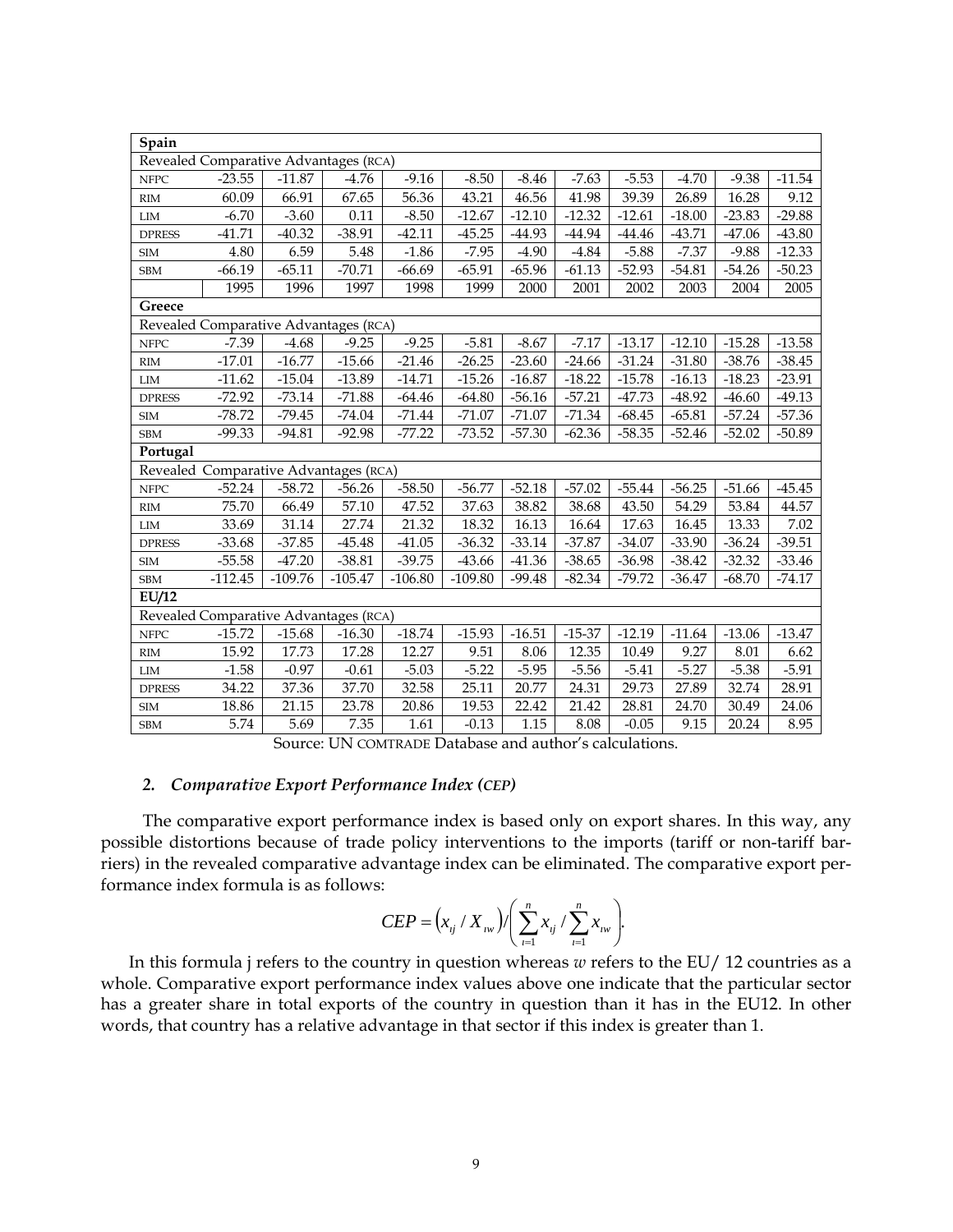|                | 1995     | 1996                                 | 1997 | 1998     | 1999 | 2000 | 2001 | 2002 | 2003 | 2004 | 2005     |
|----------------|----------|--------------------------------------|------|----------|------|------|------|------|------|------|----------|
| Turkey         |          |                                      |      |          |      |      |      |      |      |      |          |
|                |          | Comparative Export Performance (CEP) |      |          |      |      |      |      |      |      |          |
| <b>NFPC</b>    | 1.62     | 1.72                                 | 1.74 | 1.66     | 1.54 | 1.37 | 1.33 | 1.08 | 1.06 | 1.01 | 1.14     |
| <b>RIM</b>     | 0.73     | 0.76                                 | 0.82 | 0.86     | 0.87 | 1.03 | 1.07 | 1.12 | 1.19 | 1.18 | 1.23     |
| $\text{LIM}{}$ | 3.36     | 323                                  | 3.23 | 3.51     | 3.42 | 3.62 | 3.29 | 3.45 | 3.32 | 3.04 | 2.97     |
| <b>DPRESS</b>  | 0.30     | 0.34                                 | 0.35 | 0.43     | 0.42 | 0.47 | 0.50 | 0.59 | 0.60 | 0.61 | 0.62     |
| <b>SIM</b>     | 0.60     | 0.59                                 | 0.58 | 0.53     | 0.61 | 0.59 | 0.73 | 0.74 | 0.77 | 0.92 | 0.93     |
| <b>SBM</b>     | 0.05     | 0.07                                 | 0.11 | 0.10     | 0.22 | 0.27 | 0.19 | 0.09 | 0.13 | 0.11 | 0.07     |
|                | 1995     | 1996                                 | 1997 | 1998     | 1998 | 2000 | 2001 | 2002 | 2003 | 2004 | 2005     |
| Spain          |          |                                      |      |          |      |      |      |      |      |      |          |
|                |          | Comparative Export Performance (CEP) |      |          |      |      |      |      |      |      |          |
| <b>NFPC</b>    | 1.37     | 1.44                                 | 1.58 | 1.57     | 1.53 | 1.54 | 1.61 | 1.62 | 1.57 | 1.56 | 1.57     |
| RIM            | 1.32     | 1.32                                 | 1.38 | 1.46     | 1.22 | 1.22 | 1.33 | 1.25 | 1.21 | 1.17 | 1.19     |
| ${\rm LIM}$    | 0.93     | 0.96                                 | 1.02 | 1.01     | 1.02 | 1.06 | 1.09 | 1.13 | 1.05 | 1.04 | 1.02     |
| <b>DPRESS</b>  | 0.59     | 0.59                                 | 0.58 | 0.59     | 0.62 | 0.59 | 0.60 | 0.59 | 0.61 | 0.60 | 0.60     |
| ${\rm SIM}$    | 1.36     | 1.34                                 | 1.32 | 1.33     | 1.30 | 1.32 | 1.29 | 1.22 | 1.27 | 1.30 | 1.30     |
| <b>SBM</b>     | 0.44     | 0.45                                 | 0.39 | 0.39     | 0.43 | 0.44 | 0.42 | 0.48 | 0.44 | 0.44 | 0.49     |
| Greece         |          |                                      |      |          |      |      |      |      |      |      |          |
|                |          | Comparative Export Performance (CEP) |      |          |      |      |      |      |      |      |          |
| <b>NFPC</b>    | 3.16     | 3.39                                 | 3.28 | 3.39     | 3.56 | 3.41 | 3.54 | 3.33 | 3.09 | 2.97 | 3.11     |
| RIM            | 1.24     | 1.32                                 | 1.40 | 1.25     | 0.93 | 0.94 | 1.01 | 0.83 | 0.85 | 0.78 | 0.90     |
| ${\rm LIM}$    | 2.13     | 2/05                                 | 2.23 | 2.29     | 2.19 | 2.18 | 2.08 | 2.14 | 2.18 | 2.11 | $1.85/-$ |
| <b>DPRESS</b>  | 0.27     | 0.27                                 | 0.29 | 0.33     | 0.34 | 0.41 | 0.40 | 0.46 | 0.43 | 0.46 | 0.42     |
| <b>SIM</b>     | 0.37     | 0.37                                 | 0.40 | 0.39     | 0.38 | 0.41 | 0.42 | 0.44 | 0.45 | 0.52 | 0.55     |
| <b>SBM</b>     | $0.18\,$ | 0.18                                 | 0.17 | 0.25     | 0.31 | 0.44 | 0.39 | 0.42 | 0.55 | 0.56 | 0.64     |
| Portugal       |          |                                      |      |          |      |      |      |      |      |      |          |
|                |          | Comparative Export Performance (CEP) |      |          |      |      |      |      |      |      |          |
| <b>NFPC</b>    | 0.95     | 0.88                                 | 0.92 | 0.93     | 0.94 | 1.03 | 1.00 | 1.01 | 0.97 | 1.04 | 1.16     |
| <b>RIM</b>     | 2.35     | 2.28                                 | 2.41 | 2.39     | 1.99 | 2.04 | 2.28 | 2.23 | 2.47 | 2.62 | 2.73     |
| $\text{LIM}{}$ | 2.81     | 2.71                                 | 2.65 | 2.67     | 2.67 | 2.56 | 2.58 | 2.55 | 2.33 | 2.26 | 2.19     |
| <b>DPRESS</b>  | 0.68     | 0.64                                 | 0.59 | 0.63     | 0.72 | 0.75 | 0.70 | 0.74 | 0.74 | 0.68 | 0.68     |
| <b>SIM</b>     | 0.63     | 0.76                                 | 0.84 | 0.85     | 0.80 | 0.80 | 0.81 | 0.79 | 0.83 | 0.87 | 0.87     |
| <b>SBM</b>     | 0.19     | $0.18\,$                             | 0.19 | $0.18\,$ | 0.19 | 0.23 | 0.29 | 0.29 | 0.34 | 0.37 | 0.34     |

**Table 4: Comparative Export Performance** 

Source: UN COMTRADE Database and author's calculations.

Table 4 shows the empirical results for Comparative Export Performances (CEPs) of four countries in trade with the EU/12. Table 4 definitely shows a clearer picture than the RCA values that are given. CEP results demonstrate that:

- As expected, **Turkey** shows a high export performance in non-fuel primary commodities (NFPC), resource-intensive manufactures (RIM) and labor-intensive manufactures (LIM) since 1995. Interestingly, Turkey's export performance has an increasing tendency in scale-intensive manufactures (SIM) and differentiated products requiring specialized suppliers (DPRSS) since joining the customs union. As far as science-based manufactures (SBM) are concerned, Turkey has absolute and comparative disadvantages.
- The CEPs indices for the **Spanish economy** indicate that it is highly competitive in non-fuel primary commodities (NFPC), resource-intensive manufactures (RIM), labor-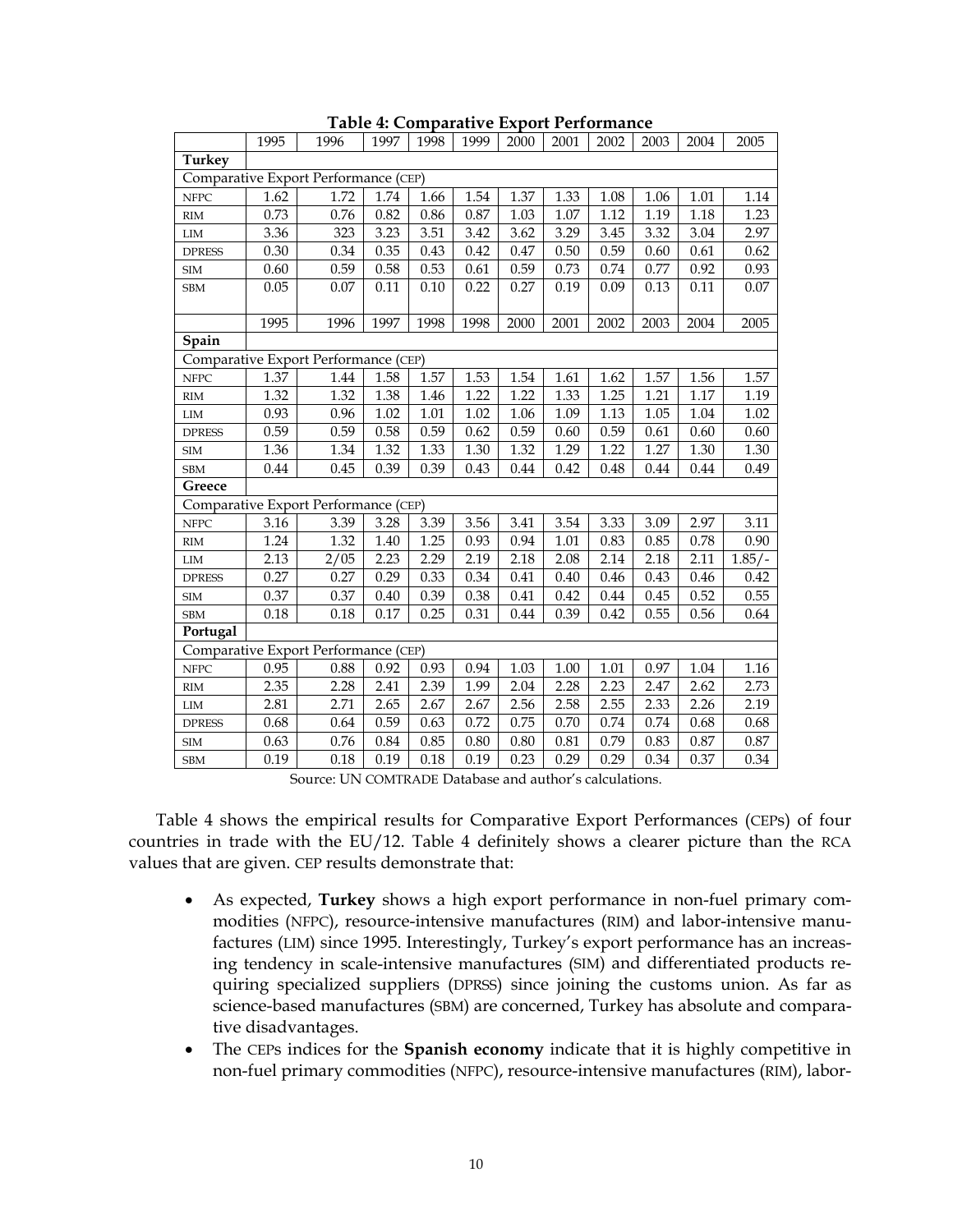intensive manufactures (LIM) and scale-intensive manufactures (SIM). But regarding science-based manufactures (SBM) and differentiated products requiring specialized suppliers (DPRSS) it has not been showing the same performance since 1995.

- The **Greek economy** demonstrates a high export performance in non-fuel primary commodities (NFPC), resource-intensive manufactures (RIM) and labor-intensive manufactures (LIM). In the other manufacturing sectors – differentiated products requiring specialized suppliers (DPRSS), scale-intensive manufactures (SIM) and science-based manufactures (SBM) – it clearly has comparative disadvantages.
- **The Portuguese economy** shows the same picture as Greece, Turkey and in some respects Spain. It is in a very strong position in the resource-intensive manufactures (RIM); labor-intensive manufactures (LIM) and non-fuel primary commodities (NFPC) starting from 2000. Again, Portugal's economy has a low export performance in differentiated products requiring specialized suppliers (DPRSS), scale-intensive manufactures (SIM) and science-based manufactures (SBM).
- **Conclusion:** We can draw the following the conclusion:

Turkey, Greece, Portugal and Spain have several trade features in common. They show high export performance in non-fuel primary commodities (NFPC), resourceintensive manufactures (RIM) and labor-intensive manufactures (LIM) but to different degrees. Portugal, Greece and Turkey demonstrate a high export performance especially in labor-intensive manufactures (LIM). Results indicate that Spain's export performance shows a decreasing tendency in non-fuel primary commodities (NFPC), resource-intensive manufactures (RIM) and labor-intensive manufactures (LIM). In a scale-intensive manufactures (SIM) comparison to the other three countries, Spain performs very well in exports, but it is also gaining more ground in the export of differentiated products requiring specialized suppliers (DPRSS). All of them have a significantly low comparative export performance in science-based manufactures (SBM).

Overall it can be argued that Spain is in a relatively better position than Greece, Turkey and Portugal in exports of manufacturing products into the EU/12. In plain language, the Spanish economy has successfully implemented the "export substitution policy" and used the economic advantages of joining the European Single Market more efficiently than Greece, Portugal and Turkey between 1995- 2005.

#### **4. Trade Overlap (Intra-and Inter- Industry Trade)**

As a further step, we consider the overall importance for the Four and the EU/15 of intraindustry versus inter-industry specialization in international trade. As it is known, under monopolistic competition there exists two-way trade within the manufacturing sector. This exchange of manufactures for manufactures is called *intra-industry trade* while an exchange of manufactures for food, for example, is called *inter-industry trade*. The intra-industry trade suggests how and to what extent the economy in question is already integrated into the world market and the degree of liberalization that the economy has already realized throughout the economic development process**.**  The formula for trade overlap is:

$$
TO = 2\sum_{i=1}^{n} \min(X_i, M_i) / \sum_{i=1}^{n} (X_i + M_i).
$$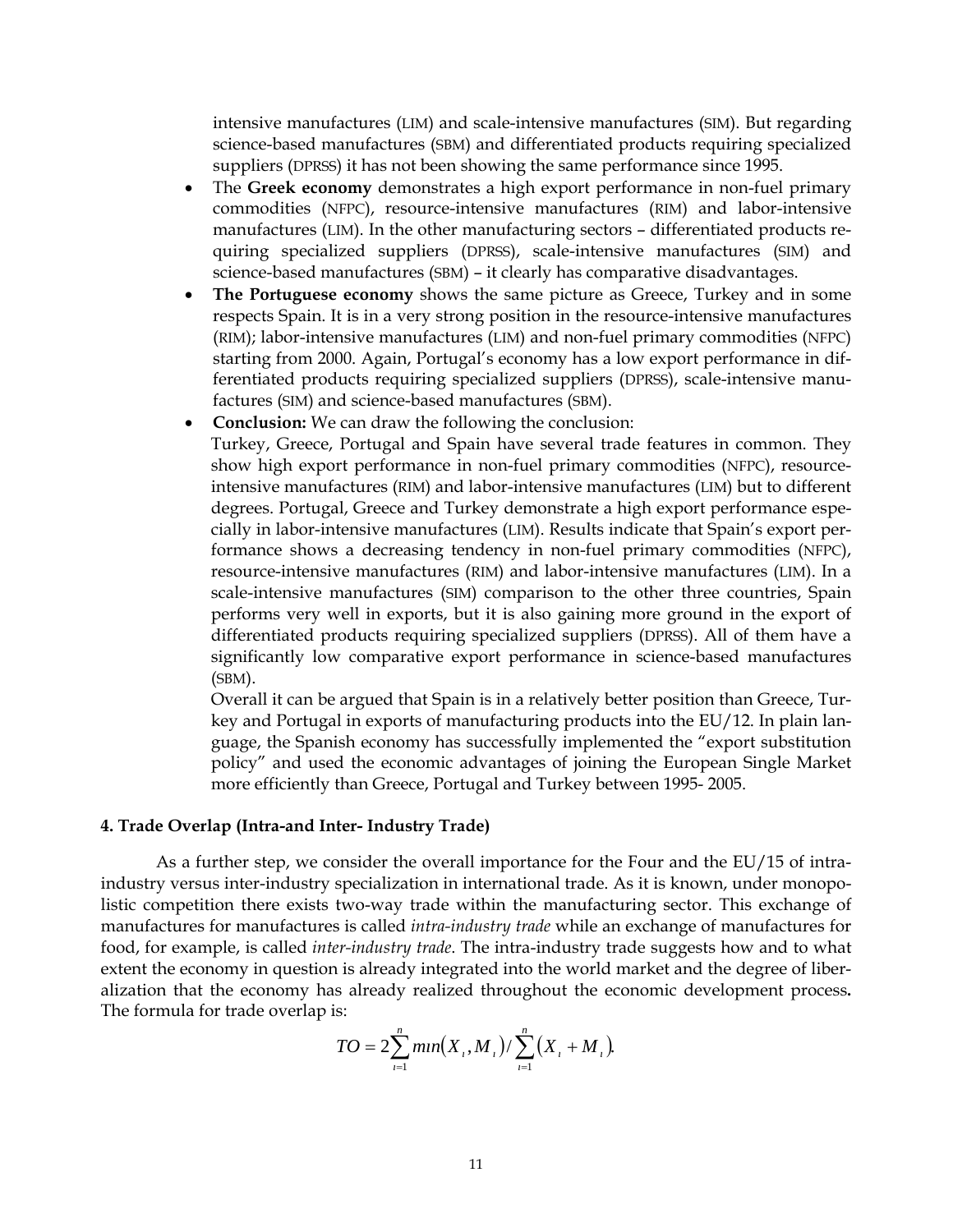*Xi* and *Mi* refer to exports and imports, respectively, of each of the SITC 1-6 production sectors *i, and "min"* defines the magnitude of the total trade that overlaps in dollar terms. The coefficient can vary between 0 and +1. The closer it comes to one, the more intra-industry specialization exists. A lower coefficient implies that more of trade takes the form of inter-industry specialization.

|               | 1995 | 1996 | 1997 | 1998 | 1999 | 2000 | 2001     | 2002 | 2003 | 2004 | 2005 |
|---------------|------|------|------|------|------|------|----------|------|------|------|------|
| <b>Turkey</b> | 0.55 | 0.55 | 0.55 | 0.55 | 0.58 | 0.53 | 0.66     | 0.65 | 0.65 | 0.66 | 0.67 |
| Spain         | 0.86 | 0.88 | 0.90 | 0.88 | 0.86 | 0.87 | 0.87     | 0.88 | 0.87 | 0.85 | 0.84 |
| Greece        | 0.59 | 0.58 | 0.58 | 0.53 | 0.51 | 0.52 | 0.55     | 0.52 | 0.49 | 0.46 | 0.51 |
| Portugal      | 0.68 | 0.68 | 0.70 | 0.70 | 0.69 | 0.71 | $0.71\,$ | 0.73 | 0.75 | 0.74 | 0.74 |
| <b>EU 15</b>  | 0.93 | 0.92 | 0.92 | 0.93 | 0.93 | 0.93 | 0.93     | 0.92 | 0.93 | 0.91 | 0.93 |

**Table 5: Trade Overlap** 

The empirical results of Trade Overlaps for the Four and the EU/15 with the world are presented in Table 5: [17](#page-12-0)

- It is expected that the TO coefficients for EU/15 would be higher than for any one country and come close to one in the period of 1995-2005. This emphasizes that the EU/15 has already realized full intra-industry specialization in trade with the world.
- Of the four countries, Spain's TO coefficients come closest to one but are still below the TO coefficients for the EU/15. It appears to be in the best position as compared to the three others and seems to be capable of catching up with the EU/15 in the coming decades.
- The TO coefficients for Greece, Portugal and Turkey are much lower than for Spain and the EU/15. It is interesting to note that Turkey's TO values started to increase starting in 2000- 2001, which seems to be closely related to the decrease in domestic demand during serious economic crises in 2001, when domestic firms might have been forced to intensify their trade relations with the world market. If we look at diagrams 1a and 1b, the increase in Turkish foreign trade in the following years is uniform and unbroken. Greece has the lowest coefficients, which indicates that Greece has just started to move from inter-industry to intra-industry trade specialization. The TO results for Portugal and Turkey occupy an intermediate position and the gap between them and the EU/15 is gradually narrowing.

#### **5. Export Similarities (ES)**

 $\overline{a}$ 

 Finally, we calculate whether or not the exports of Turkey overlapped with each of the six candidate countries in the period 1996-2005. Coefficients of "export similarity" (ES) are calculated using the formula of Finger and Kreinin (1979), which measures the proportion of a country's exports matched by its competitors' exports in the same product category. The ES coefficient can vary between 0 and 1. The closer it comes to one, the smaller the degree of similarity between two countries. On the other hand, 0 indicates great export similarity or even full overlap between the countries in question.

$$
ES(ab, c) = \sum_{i} \left[ EX_{i}(ac) - \frac{EX_{i}(ac) + EX_{i}(bc)}{2} \right]
$$

Source: UN COMTRADE Database, author's calculations.

<span id="page-12-0"></span> $17$ In order to demonstrate the integration of the EU in the world economy we have taken the EU/15 as a whole.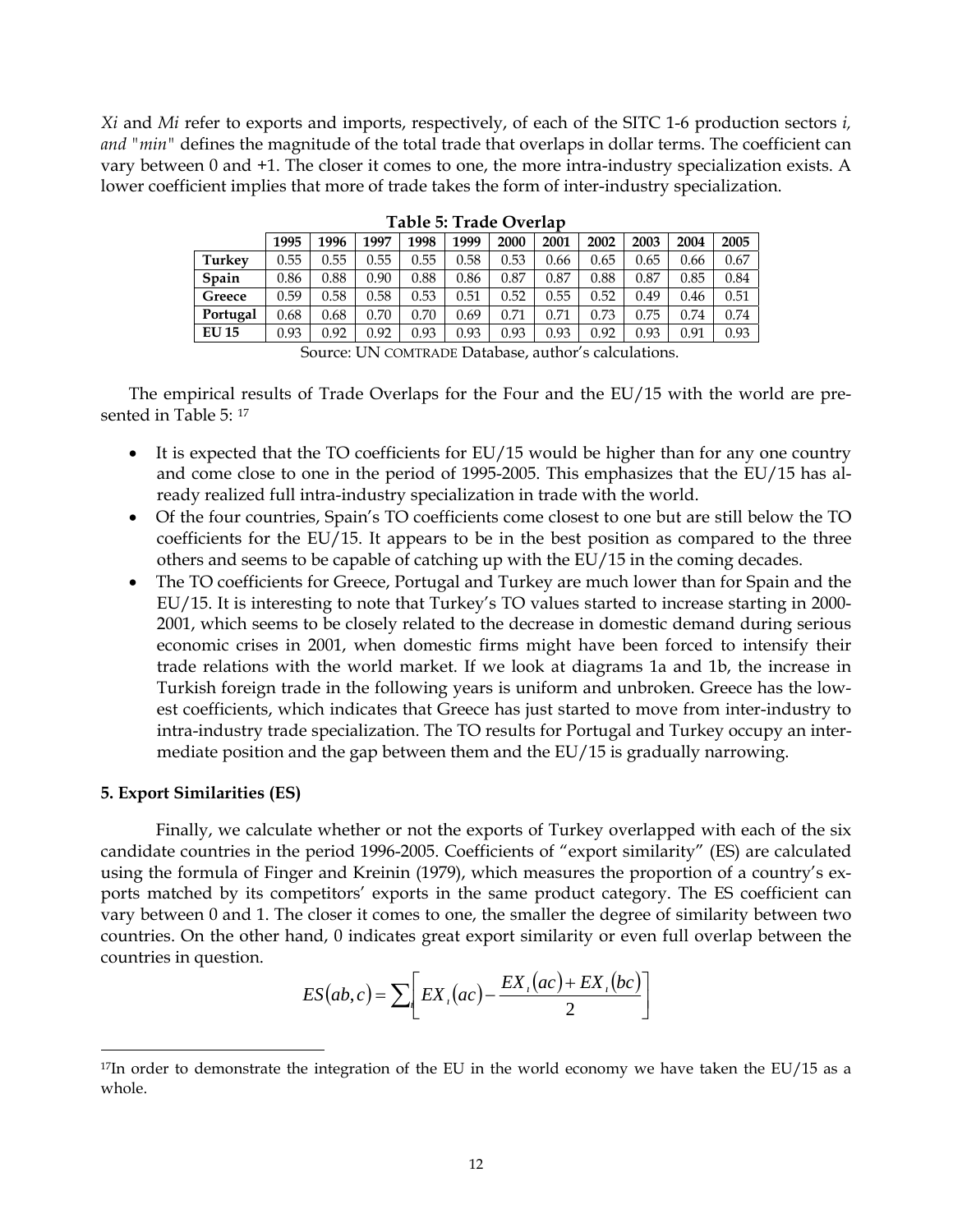This formula measures the difference in the export patterns of countries *a* and *b* to market c. If the commodity distribution of the exports of (*a*) and (*b*) are identical, then the index will take on a value of 0. Exi (*ac)* is the share of commodity *i in a's* exports to *c.*

|                                 | 1995 | 1996 | 1997                                              | 1998 | 1999 | 2000 | 2001 | 2002 | 2003 | 2004 | 2005 |
|---------------------------------|------|------|---------------------------------------------------|------|------|------|------|------|------|------|------|
| <b>Export Similarities (ES)</b> |      |      |                                                   |      |      |      |      |      |      |      |      |
| Spain                           | 0.37 | 0.35 | 0.33                                              | 0.34 | 0.31 | 0.31 | 0.27 | 0.28 | 0.27 | 0.23 | 0.22 |
| Greece                          | 0.24 | 0.24 | 0.21                                              | 0.23 | 0.25 | 0.25 | 0.28 | 0.30 | 0.30 | 0.29 | 0.31 |
| Portugal                        | 0.18 | 0.20 | 0.20                                              | 0.21 | 0.18 | 0.18 | 0.14 | 0.13 | 0.13 | 0.12 |      |
|                                 |      |      | Source: UN COMPADE Database author's calculations |      |      |      |      |      |      |      |      |

**Table 6: Export Similarity (ES) between Turkey and Greece, Portugal and Spain** 

Source: UN COMTRADE Database, author's calculations

The estimated ES coefficients show that the degree of similarity in exports to the world market among Turkey, Portugal and Greece is very high. This means that, by a possible accession of Turkey into the EU or within the customs union, Turkish export industries compete, first of all, with export goods originating from Portugal and Spain, followed by Greece, but to a lesser degree. The main question here is whether Turkish export goods bear complementary or substitutive features.

## **6. Export Conformity Coefficient (ECC)**

The last instrument that will be used to analyze the trade pattern and the competitiveness of the six countries in question is the conformity coefficient for the exports of the six countries compared with the exports of the European Union as a whole. The formula that is used to calculate the values for these six countries is as follows:

$$
\frac{\sum_{i=1}^{n} x_i m_i}{\sqrt{(\sum_{i=1}^{n} X i X i)(\sum_{i=1}^{n} M i M i)}}
$$

which takes values between 0 and 1. In this equation,  $x_i$  and  $m_i$  refer to the two structures that are compared; that is, one of them refers to the exports of one of the six countries and the other to the exports of the European Union. The summation is made over the six main groups of sectors. The higher the value of the conformity coefficient, the more identical are the export structures of the two countries compared.

**Table 7: Export Conformity Coefficient** 

|                                     | 1995 | 1996 | 1997 | 1998 | 1999 | 2000 | 2001 | 2002 | 2003 | 2004 | 2005 |
|-------------------------------------|------|------|------|------|------|------|------|------|------|------|------|
| <b>Conformity Coefficient (ECC)</b> |      |      |      |      |      |      |      |      |      |      |      |
| Turkev                              | 0.67 | 0.66 | 0.65 | 0.64 | 0.67 | 0.67 | 0.76 | 0.77 | 0.78 | 0.83 | 0.84 |
| Spain                               | 0.97 | 0.97 | 0.97 | 0.97 | 0.97 | 0.97 | 0.97 | 0.98 | 0.98 | 0.98 | 0.98 |
| Greece                              | 0.77 | 0.76 | 0.79 | 0.76 | 0.72 | 0.76 | 0.78 | 0.79 | 0.77 | 0.82 | 0.85 |
| Portugal                            | 0.85 | 0.87 | 0.89 | 0.89 | 0.89 | 0.91 | 0.91 | 0.92 | 0.93 | 0.94 | 0.94 |

Source: UN COMTRADE Database, author's calculations

Table 7 shows some interesting findings. It indicates that Spain and Portugal have export specialization patterns which have great similarities with EU12. Among the four countries in ques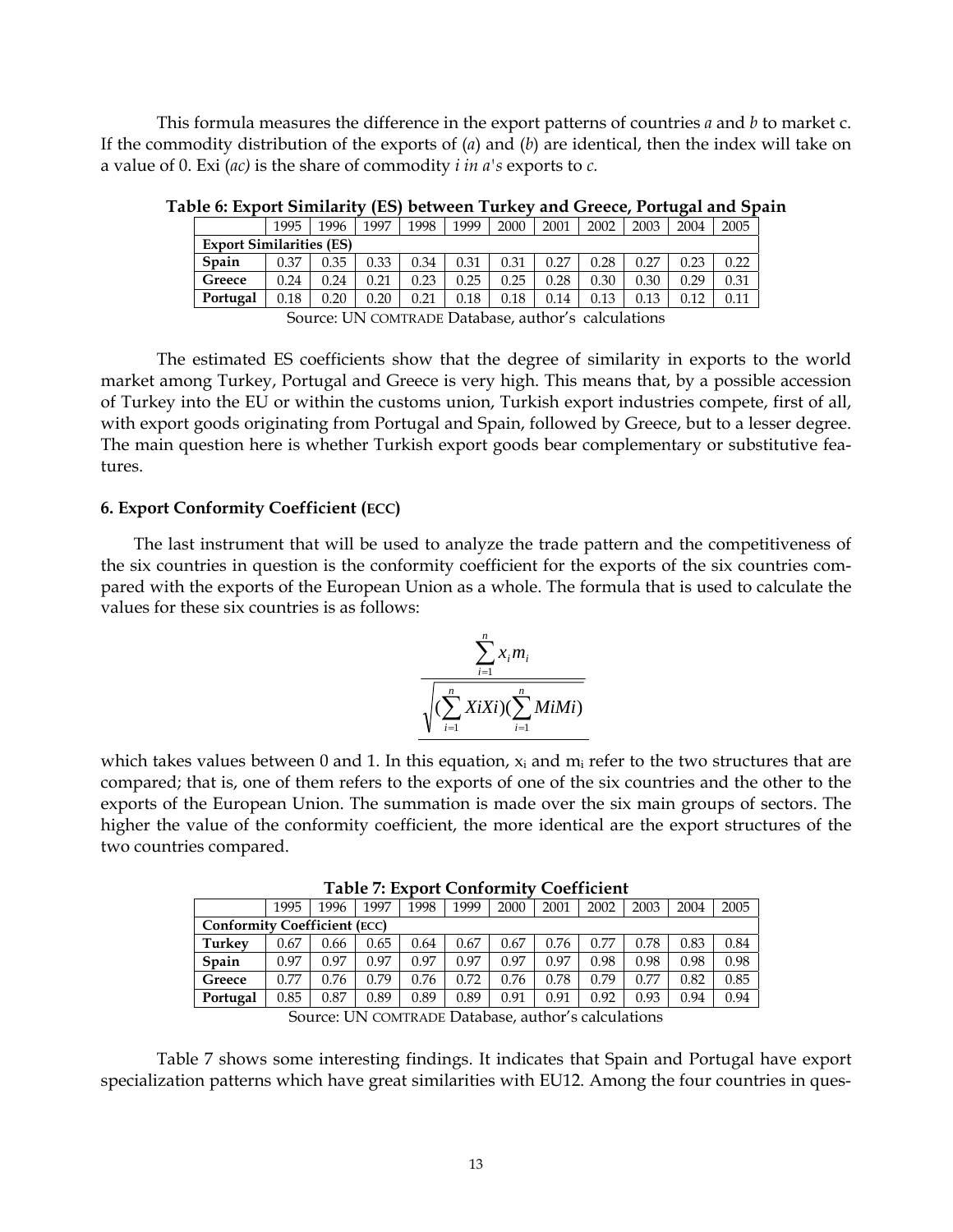tion, as expected Spain's specialization pattern is very close to the EU/12 and shows the greatest similarity with EU12. On the other hand, Turkey and Greece show quite a different picture than the others. We can see that both countries' export similarity with the EU/12 increased over the years, but it is still below the other two countries.

# **V. Dynamic Products in World Exports and in Greece, Spain, Portugal and Turkey:**

In the second part of our research work we compared the dynamic products in world exports with dynamic products in four countries exports.[18](#page-14-0) Dynamic products are those whose value and market share have grown most rapidly in world export during the period 1980-1998. Here we had two aims: firstly, we wanted to find out how much similarity there is among the Four in the share of dynamic products in their world exports; secondly, we intended to exhibit whether there is any similarity the most dynamic export products of Greece, Portugal, Spain and Turkey.

In Table 7, the twenty most dynamic products in world non-fuel exports (in three digits SITC level) are ranked by an index of dynamism based on shares in total exports, 1980–1998.[19](#page-14-1) The most dynamic products listed in Table 8 can be divided into four groups:

-electrical and electric goods (SITC 75-77), including parts and components for such goods; - textiles and labor-intensive manufactures; in particular clothing (SITC 61, 65 and 84); - finished goods, which can be produced with higher R&D expenditures and based on high technological complexity and/or a high degree of economies of scale, in particular at the firm level (SITC 5; 7 less 75-77; 87);

- primary commodities.

 $\overline{a}$ 

Table 8 shows the twenty most dynamic products in non-fuel exports of Greece, Portugal, Spain and Turkey during the period 1995-2005. The comparison of the twenty most dynamic products in world non-fuel exports with the twenty the most dynamic products in non-fuel exports of four countries exhibits the following results:

• **Turkey** appears to be largely excluded from dynamic exports to the world market. Only two of the fastest growing export products are among the twenty most dynamic products in world trade: SITC 846 (undergarments, knitted or crocheted) and SITC 773 (electricity distributing equipment). One plausible explanation for this is that Turkey is a labor- and natural resources-abundant country. Therefore, it is not surprising that Turkey's export expansion has been mainly focusing on labor-, resource-intensive and primary products, which are the most dynamic products in Turkey's exports.

<span id="page-14-0"></span><sup>&</sup>lt;sup>18</sup>For definition and the methodology for calculation of the most dynamic products see Jörg Mayer, Arunas Butkevicius and Ali Kadri, "Dynamic Products in World Exports), UNCTAD (May 2002), Discussion Paper No. 159, pp. 23-26.

<span id="page-14-1"></span><sup>19</sup>For shares of main exporters, developed and developing countries in world non-fuel export of the twenty most dynamic products (ranked by index of dynamism based on export values, 1980–1998), see ibid, pp. 37- 39.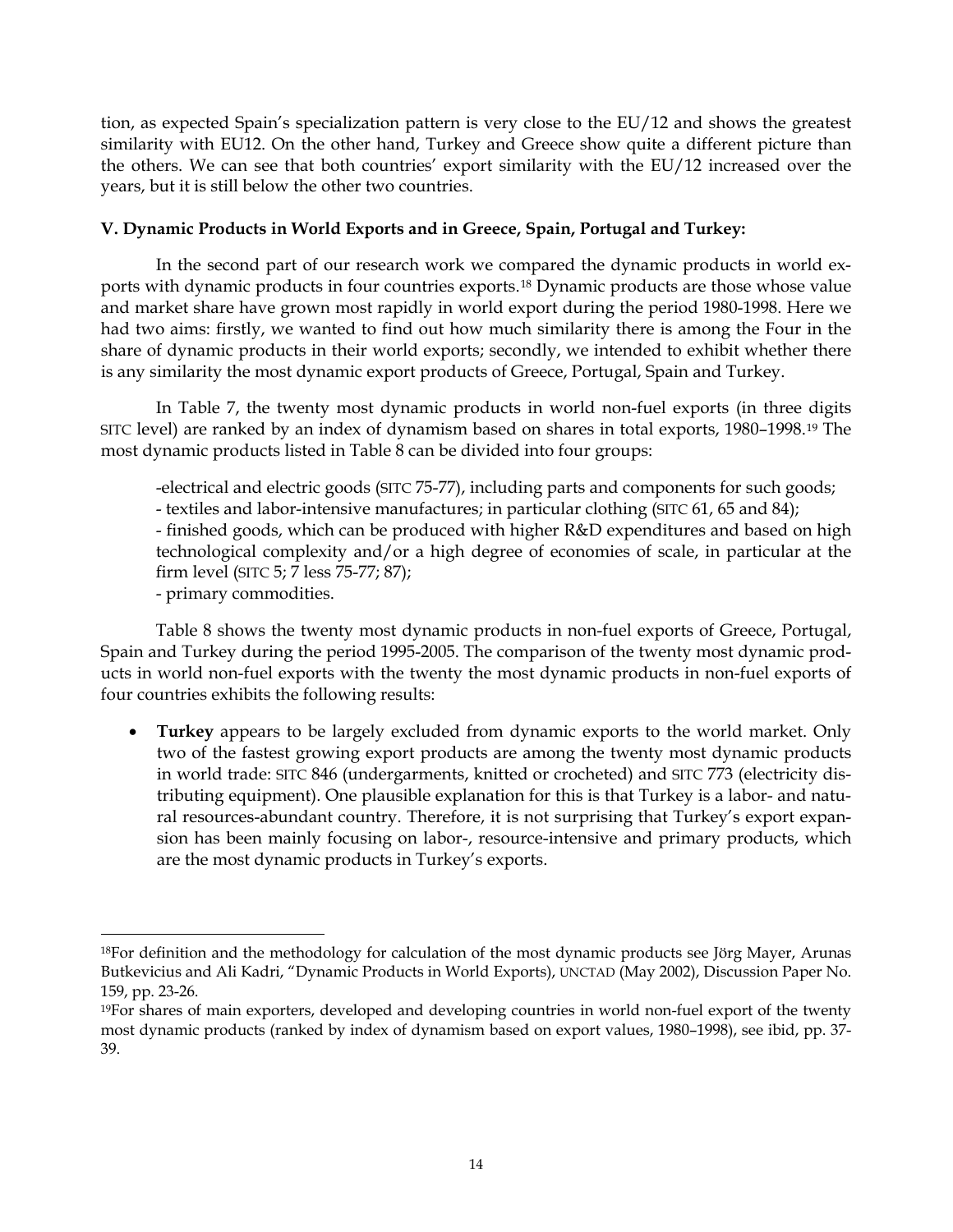- The findings for **Greece** also show that the country's exports tend to be increasingly concentrated on three products out of the twenty most dynamic products in world export: SITC 846 (undergarments, knitted or crocheted), SITC 541(medicinal and pharmaceutical products) and SITC 764 (telecommunications equipment and parts);
- • **Portugal** has shown a remarkable performance by exporting five out of the twenty most dynamic products in world exports: these are SITC 781(passenger motor cars), SITC 773 (electricity distributing equipment), SITC 846 (undergarments, knitted or crocheted), SITC 821 (furniture and parts thereof) and SITC 776 (transistors and semiconductors). It is noticeable that three of them require greater technological complexity and can be produced with higher R&D expenditures.
- As expected, the international competitiveness of **Spain** in world trade has increased in five product groups out of the twenty most dynamic products in world non-fuel exports which are: SITC 781 (passenger motor cars), SITC 541 (medicinal and pharmaceutical products), SITC 792 (aircraft and associated equipment), SITC 821 (furniture and parts thereof), SITC 764 (telecommunications equipment and parts) exports similarity. It is noteworthy that three of these products are science-based manufactures.
- • It is interesting to note that Turkey, Greece and Portugal have specialized in the export of SITC 846 (undergarments, knitted or crocheted), Greece and Spain in SITC 541 (medicinal and pharmaceutical products) and SITC 764 (telecommunications equipment and parts). Portugal and Spain seem to exhibit a significant export performance in SITC 781 (passenger motor cars) and SITC 821 (furniture and parts thereof). Results indicate that Portugal and Spain are in a better position in exporting five of the most dynamic products in world exports than Greece and Turkey. In fact Spain is the industrially most advanced country among the Four.
- Another interesting comparison shows that Turkey has export similarity in non-fuel oil products with Greece in nine dynamic products (SITC 845, 846, 843, 057, 121, 651, 848, 056, 058) and with Portugal in six dynamic products (SITC 845, 846, 773, 821, 658, 842). Turkey has less export similarity with Spanish export in dynamic products and they only compete in three products (SITC 057, 054 and 821).

# **TABLE 8: The twenty most dynamic products in world non-fuel exports, ranked by index of dynamism based on shares in total exports, 1980–1998.**

- 1. 776 Transistors and semiconductors
- 2. 752 Computers
- 3. 764 Telecommunications equipment and parts
- 4. 759 Parts of computers and office machines
- 5. 541 Medicinal and pharmaceutical products
- 6. 871 Optical instruments and apparatus
- 7. 781 Passenger motor cars
- 8. 772 Electrical apparatus, switches etc
- 9. 714 Non-electric engines and motors
- 10. 893 Plastic materials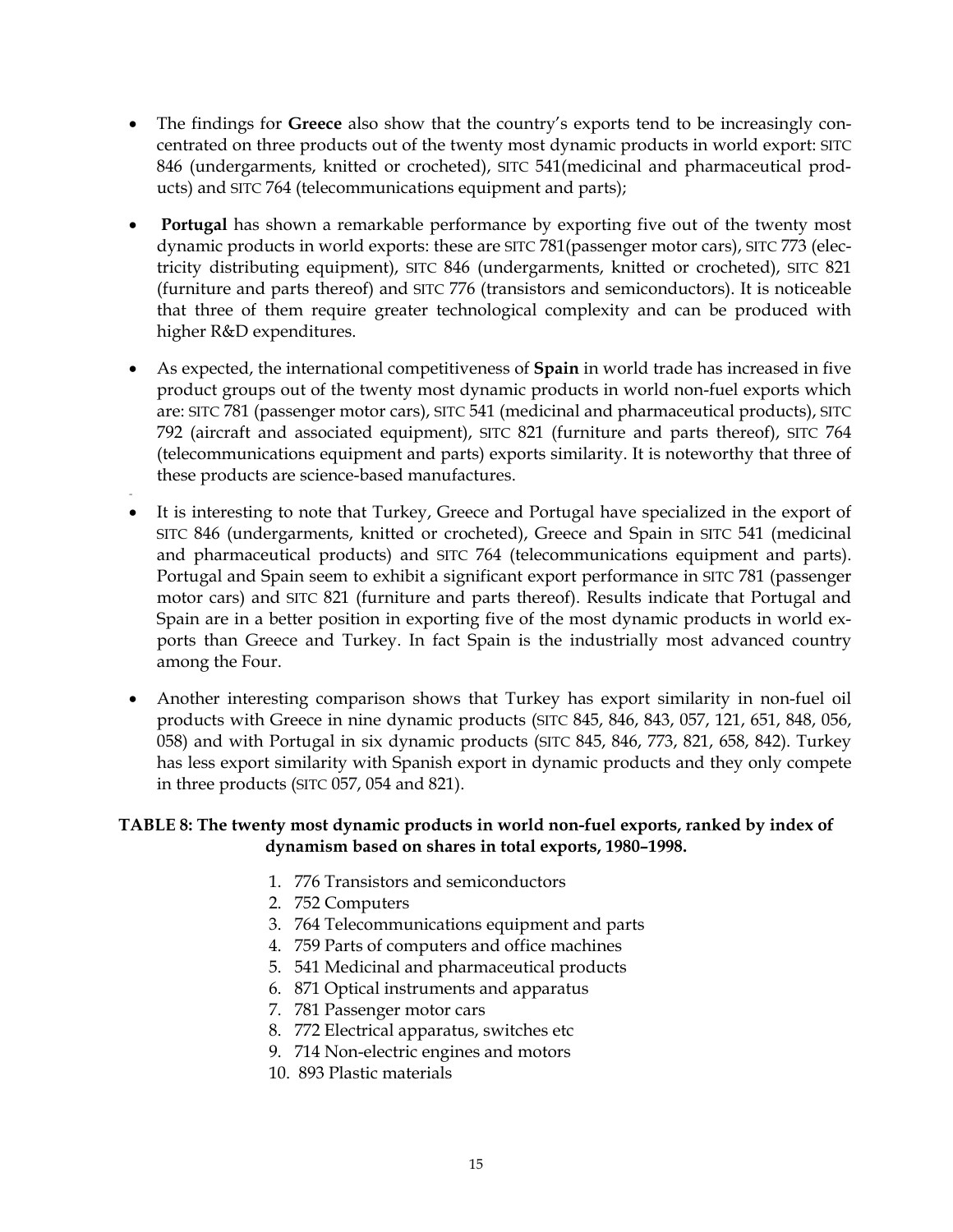- 11. 846 Knitted undergarments
- 12. 514 Nitrogen-function compounds
- 13. 778 Electrical machinery and apparatus
- 14. 681 Silver and platinum
- 15. 821 Furniture and parts thereof
- 16. 792 Aircraft and associated equipment
- 17. 771 Electric power machinery
- 18. 553 Perfumery and cosmetics
- 19. 872 Medical instruments and appliances
- 20. 773 Electricity distributing equipment

*Source:* See. Source: Jörg Mayer, Arunas Butkevicius and Ali Kadri, "Dynamic Products in World Exports," UNCTAD, Discussion Paper No. 159 (May 2002), pp. 37-39.

| <b>Turkey</b>           | Code            |                                                              | <b>Share</b> |
|-------------------------|-----------------|--------------------------------------------------------------|--------------|
|                         | 845             | Knitted Outergarments                                        | 6,450689     |
| $\overline{2}$          | 846             | Undergarments, knitted or crocheted                          | 5,934785     |
| 3                       | 843             | Non-knit women's outergarments                               | 5,128704     |
| $\overline{\mathbf{4}}$ | 673             | Iron or steel bars and rodes                                 | 4,311591     |
| 5                       | O <sub>57</sub> | Fruit, nuts, fresh, dried                                    | 3,944081     |
| 6                       | 658             | Textile articles (Not elsewhere specified)                   | 3,239556     |
| 7                       | 842             | Non-knitted men's outergarments                              | 2,404732     |
| 8                       | 653             | Woven man-made fibre fabrics                                 | 2,250454     |
| 9                       | 121             | Unmanufactured tobacco                                       | 1,377276     |
| 10                      | 651             | Textile yarn                                                 | 2,23248      |
| 11                      | O <sub>54</sub> | Vegetables fresh, simply preserved                           | 1,205303     |
| 12                      | 773             | Electricity distributing equipment                           | 1,315237     |
| 13                      | 652             | Woven cotton fabrics                                         | 1,560502     |
| 14                      | 848             | Headgear, non-textile clothing                               | 1,154667     |
| 15                      | 672             | Iron or steel ingots and forms                               | 1,508362     |
| 16                      | O <sub>58</sub> | Fruit, preserved, and fruits preparations                    | 1,197908     |
| 17                      | O <sub>56</sub> | Vegetables preserved, prep.                                  | 0,972525     |
| 18                      | 659             | Floor coverings, etc                                         | 1,04353      |
| 19                      | O48             | Cereal, flour or starch preparations of fruits or vegetables | 0,628664     |
| 20                      | 844             | Under garments of textile fabrics, not knitted or crocheted  | 0,865073     |

## **TABLE 9: The twenty most dynamic products in non-fuel exports of Greece, Portugal, Spain and Turkey (1995-2005)**

| Greece | Code            |                                                       | <b>Share</b> |
|--------|-----------------|-------------------------------------------------------|--------------|
|        | 845             | Knitted Outergarments                                 | 0,060335     |
|        | 684             | Aluminium                                             | 0,048391     |
|        | 846             | Undergarments, knitted or crocheted                   | 0,045482     |
|        | O <sub>57</sub> | Fruit, nuts, fresh, dried                             | 0,041789     |
|        | 423             | Fixed vegetable oils, soft, crude refined or purified | 0,03438      |
| 6      | 541             | Medicinal and pharmaceutical products                 | 0,031944     |
|        | 263             | Cotton                                                | 0,030424     |
|        | 121             | Unmanufactured tobacco                                | 0,028206     |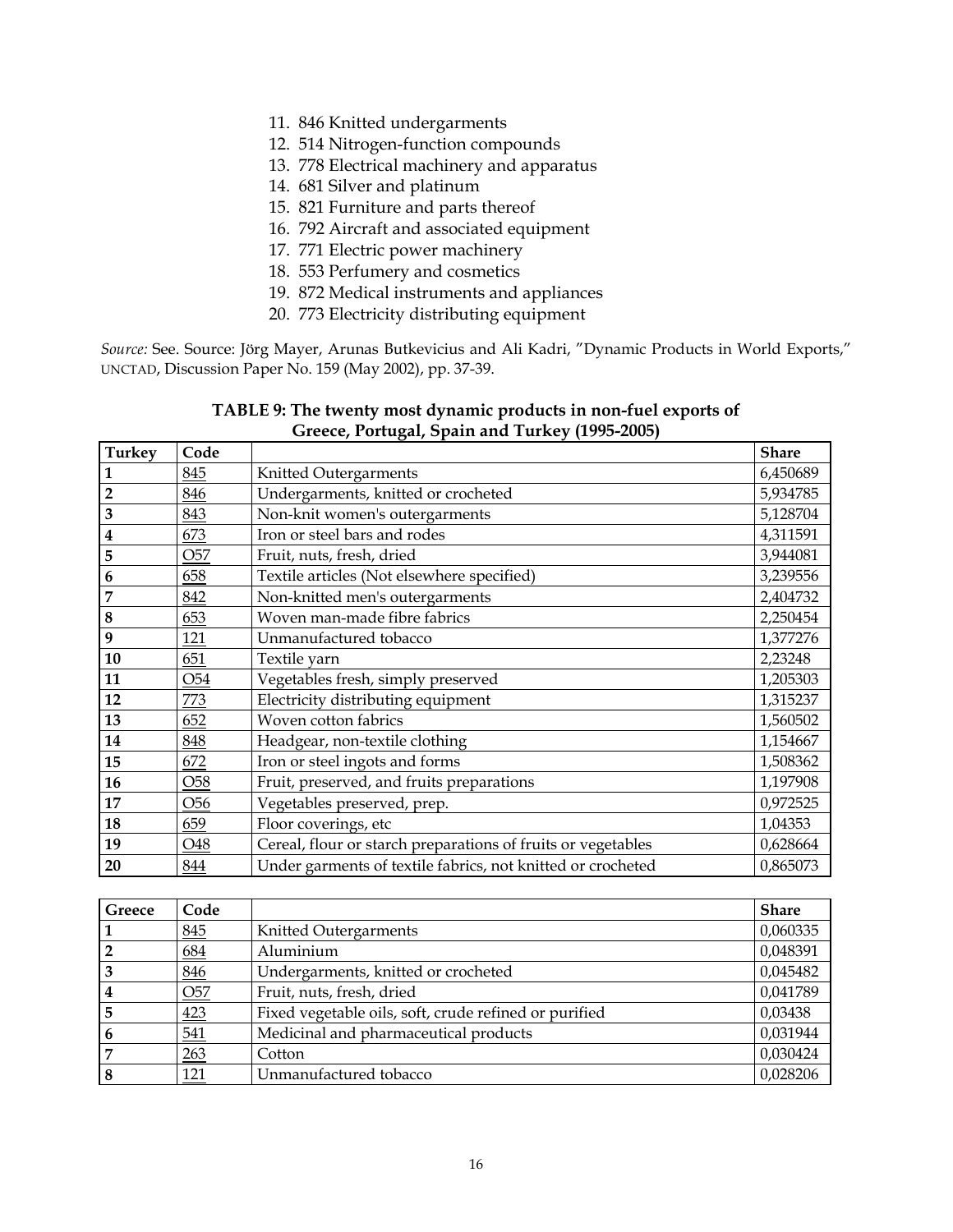| 9  | O <sub>58</sub> | Fruit, preserved, and fruits preparations                           | 0,02819  |
|----|-----------------|---------------------------------------------------------------------|----------|
| 10 | 661             | Lime, Cement and fabricated construction materials                  | 0,025412 |
| 11 | O <sub>56</sub> | Vegetables preserved, prep.                                         | 0,024937 |
| 12 | 848             | Headgear, non-textile clothing                                      | 0,021586 |
| 13 | 931             | Special transactions, commodities not classified according to class | 0,020982 |
| 14 | O34             | Fish, fresh, chilled or frozen                                      | 0,020008 |
|    |                 | Telecommunication equipment (Not elsewhere specified); parts and    |          |
| 15 | 764             | accessories (Not elsewhere specified)                               | 0,018683 |
| 16 | 583             | Polymerization and copolymerization products                        | 0,01778  |
| 17 | 651             | Textile yarn                                                        | 0,017553 |
| 18 | 682             | Copper                                                              | 0,017358 |
| 19 | 843             | Non-knit women's outergarments                                      | 0,016387 |
| 20 | 674             | Universals, plates, and sheets, of iron or steel                    | 0,014232 |

| Portugal                | Code            |                                                                     | <b>Share</b> |
|-------------------------|-----------------|---------------------------------------------------------------------|--------------|
| 1                       | 781             | Passenger motor vehicles (excluding buses)                          | 0,082424     |
| $\overline{2}$          | 851             | Footwear                                                            | 0,053256     |
| $\overline{\mathbf{3}}$ | 845             | Knitted Outergarments                                               | 0,040635     |
| 4                       | 846             | Undergarments, knitted or crocheted                                 | 0,035046     |
| 5                       | 773             | Electricity distributing equipment                                  | 0,032221     |
| 6                       | 658             | Textile articles (Not elsewhere specified)                          | 0,027935     |
| 7                       | 633             | Cork manufactures                                                   | 0,027247     |
| 8                       | 784             | Motor vehicle parts and accessories (Not elsewhere specified)       | 0,026647     |
| 9                       | 641             | Paper and paperboard                                                | 0,023928     |
| 10                      | 762             | Radio-broadcast receiver                                            | 0,022584     |
| 11                      | 842             | Non-knitted men's outergarments                                     | 0,022471     |
| 12                      | 112             | Alcoholic beverages                                                 | 0,022419     |
| $\overline{13}$         | 821             | Furniture and parts thereof                                         | 0,017702     |
| 14                      | 776             | Thermionic, microcircuits, transistors, valves, etc.                | 0,017108     |
| 15                      | 782             | Lorries and special purposes motor vehicles                         | 0,015873     |
|                         |                 | Non-electric parts and accessories of machinery (Not elsewhere      |              |
| 16                      | 749             | specified)                                                          | 0,01581      |
| 17                      | 251             | Pulp and waste paper                                                | 0,015354     |
| 18                      | 843             | Non-knit women's outergarments                                      | 0,013963     |
| 19                      | 583             | Polymerization and copolymerization products                        | 0,012365     |
| 20                      | 931             | Special transactions, commodities not classified according to class | 0,012275     |
| Spain                   | Code            |                                                                     | Share        |
| 1                       | 781             | Passenger motor vehicles (excluding buses)                          | 0,150441     |
| $\overline{2}$          | 784             | Motor vehicle parts and accessories (Not elsewhere specified)       | 0,054597     |
| 3                       | O <sub>57</sub> | Fruit, nuts, fresh, dried                                           | 0,032968     |
| 4                       | 782             | Lorries and special purpose motor vehicles                          | 0,025853     |
| 5                       | O <sub>54</sub> | Vegetables fresh, simply preserved                                  | 0,024631     |
| 6                       | 541             | Medicinal and pharmaceutical products                               | 0,023016     |
| 7                       | 851             | Footwear                                                            | 0,016691     |
| 8                       | 662             | Clay and refractory construction material                           | 0,016088     |
| 9                       | 931             | Special transactions, commodities not classified according to class | 0,01524      |
| 10                      | 112             | Alcoholic beverages                                                 | 0,014271     |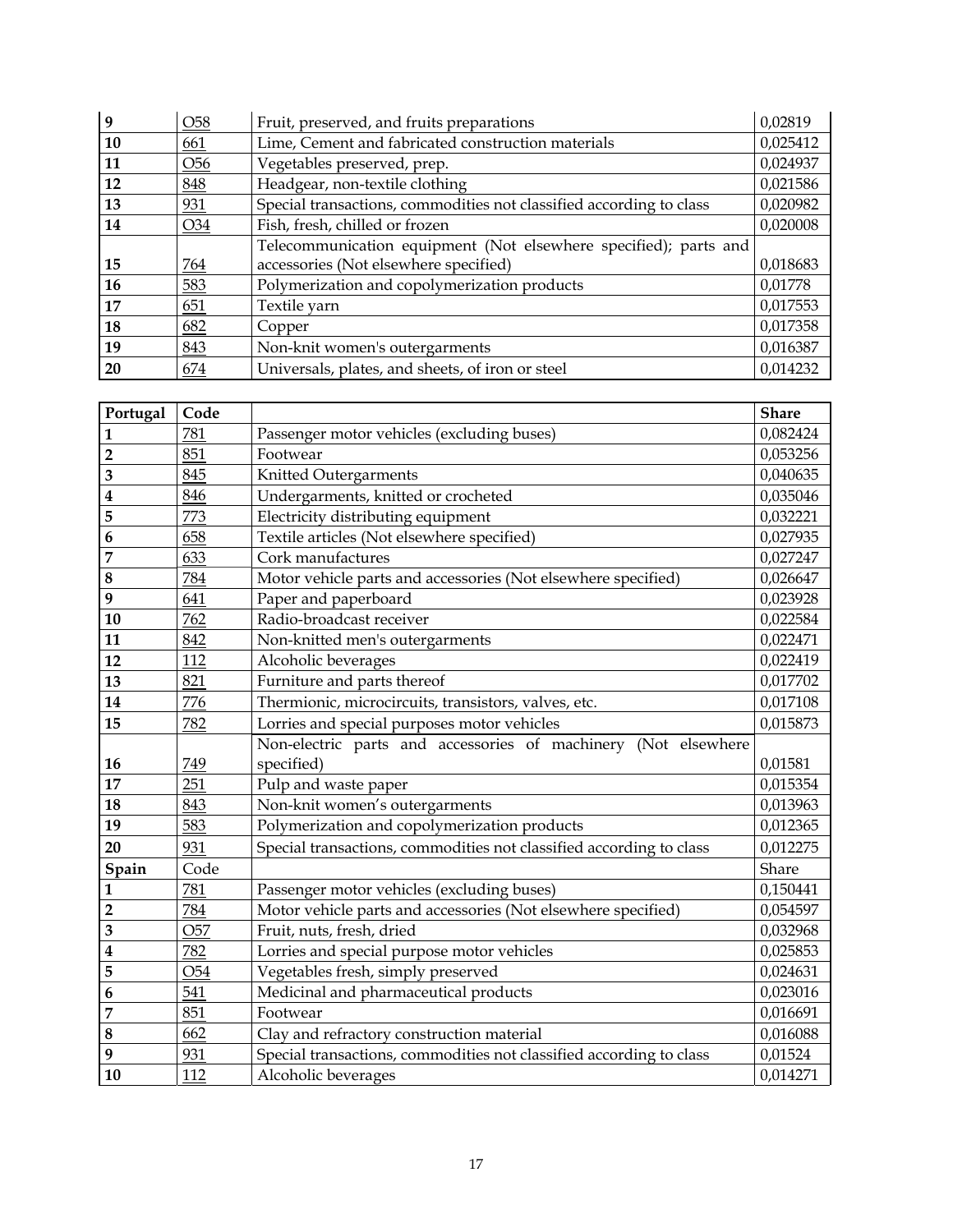|           |            | Internal combustion piston engines, and parts thereof (Not elsewhere |          |
|-----------|------------|----------------------------------------------------------------------|----------|
| 11        | 713        | specified)                                                           | 0,014189 |
| 12        | 583        | Polymerization and copolymerization products                         | 0,013721 |
| 13        | <b>778</b> | Electrical machinery and apparatus (Not elsewhere specified)         | 0,013479 |
| 14        | 792        | Aircraft and associated equipment, and parts thereof, nes            | 0,012861 |
| 15        | 821        | Furniture and parts thereof                                          | 0,012652 |
| 16        | 764        | Telecommunication equipments and parts                               | 0,012442 |
| 17        | 641        | Paper and paperboard                                                 | 0,012139 |
| 18        | 793        | Ships, boats and floating structures                                 | 0,011791 |
| 19        | 625        | Rubber tires, tire cases, inner and flaps, for wheels of all kinds   | 0,011697 |
| <b>20</b> | 699        | Manufactures of base metal (Not elsewhere specified)                 | 0,011336 |

Source: UN COMTRADE Database and author's calculations.

# **VI. Conclusion.**

We can draw the following conclusions from the empirical results:

- **1.** Greece, Portugal and Spain have been full members of the EU since 1981 and 1986 respectively. Turkey joined the Customs Union in 1996 without becoming a full member of the EU. From the beginning, these three countries have had the opportunity to exploit the economic advantages of being full members of the EU. They were able to close the short-term economic disadvantages of joining in the "Single European Market," such as foreign trade and current account deficits through regional, structural and agricultural funds. Turkey, on the other hand, must have been tackling the negative economic impacts by its own efforts and it was not allowed to export agricultural products to the EU freely in which Turkish economy has the comparative advantage. The considerable costs of membership in the customs union were shouldered without any substantial financial assistance from Brussels.
- **2.** The empirical results show that the Greek economy was not fully able to exploit the economic advantages of being a member of the "Single Market." Since 1981, interestingly, the Greek economy was not able to diversify its export structure from research and laborintensive manufactures to more sophisticated commodities. On the other hand, Portugal and especially Spain have improved their economic performance since 1986 remarkably. Spain's exports are still based on traditional sectors such as non-fuel primary commodities, resource and labor-intensive manufactures, but it is replacing these traditional sectors with scale-intensive and science-based manufactures.
- **3.** One of the counter-arguments for Turkey's full membership to the European Union is that Turkey is different in many ways. It is the biggest, poorest country ever to be invited to start talks, and the most culturally challenging. Obviously, Turkey's economic backwardness relative to the EU is one of the main obstacles to adhesion and therefore it seems to be reasonable in the long run for Turkey to follow a double strategy. On the one hand Turkey should move with uninterrupted vigor to the aim of full membership and, on the other hand, it has to achieve the full economic integration of Turkey into the "Single European Market," including possible membership in the European Monetary Union.
- **4.** Research results indicate that the Turkish economy is showing a remarkable performance in the export of commodities and it has already been challenging the economies of Greece and Portugal, and is trying to catch up to Spain in the coming decades. As is known, an efficient export diversification policy can only be achieved by attracting more world-market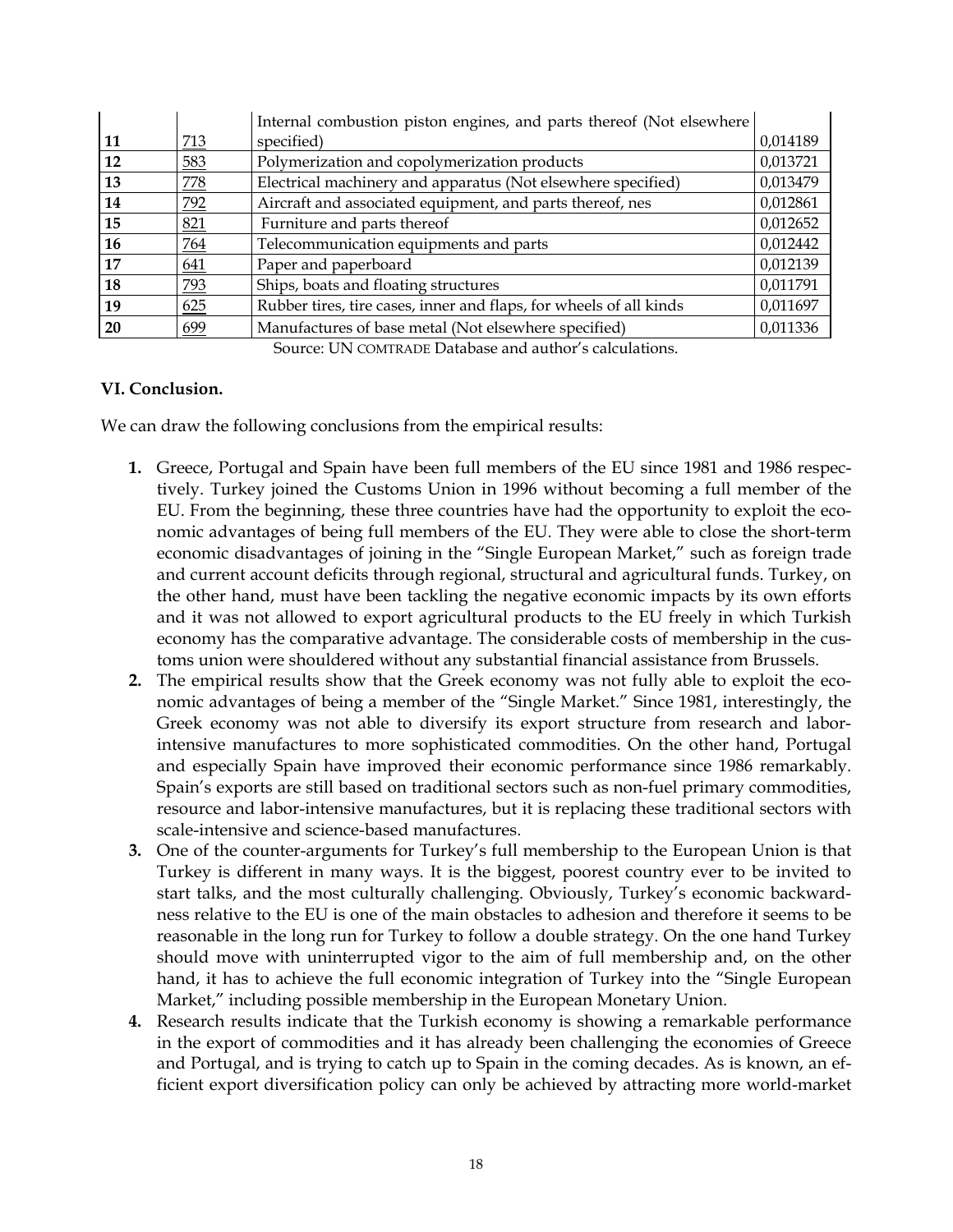oriented FDI inflow and intensifying technical progress, which depends on the education of a highly qualified labor force. As a matter of fact, Turkey should continue to reform its economic institutions and adjust to the norms and regulations set by the *acquis communautaire* in order to close economic deficiencies in the coming years. It is often forgotten that the political integration of Turkey into the EU requires sustainable and stable economic development in the first place – in the spirit of Jean Monnet's concept of political integration through economic integration.

### **Concluding Remarks**

Turkey joined the Customs Union in 1996. This means that Turkey had to completely open its economy to international competition and it is becoming a part of the EU's internal market concerning industrial products for the time being. It is known that a customs union can, in theory, have significant dynamic effects, such as increased competition, stimulation of technical change and investment. It is assumed that, as tariffs are removed and the market expands, competition will increase. Competition becomes more effective and leads to research and development of new products. This creates a climate that is conducive to increased technical change and faster economic growth.

In spite of the initial short-term negative impacts of customs union on the national economy, such as increasing trade and current account deficits, falling import tax revenues, increasing unemployment due to the restructuring process etc., the experiences of Portugal and Spain lead to the conclusion that the opening of markets to foreign competitors, together with many positive supply-side effects connected with increased investment, invention and innovation activities, and with more sound fiscal and monetary discipline, may reduce a national economy's proneness to inflation.

Since 1996 Turkey has put in force comprehensive legal regulations, which directly linked in to the operation of the customs union. These are competition law, the protection of intellectual, industrial and commercial property rights, consumers' protection law, and adaptation of state aids to EU Law and establishing of national accreditation board. In the period 1996-2008 Turkey [has](http://dict.leo.org/ende?lp=ende&p=thMx..&search=to) [demonstrated](http://dict.leo.org/ende?lp=ende&p=thMx..&search=demonstrate) its [ability](http://dict.leo.org/ende?lp=ende&p=thMx..&search=ability) to compete with the EU economies without getting any significant financial assistance from the EU budget.

The adjustment of the Turkish economy and political system to the Copenhagen criteria and the restructuring of economic and political life through the adaptation of *acquis* by Turkey depends on four fundamental factors: (i) The creation of a new institutional framework and reformation, as well as the functionality of existing institutions according to the EU's requirements; (ii) continuation of the macroeconomic stability program with uninterrupted eagerness and determination; (iii) the readjustment of firms, including state-owned enterprises and sectors, to a market economy.; (iv) a broad consensus among the main interest groups, political segments of the society and a readiness for costsharing in implementing economic and political changes among social groups. These are preconditions for successful restructuring and reform policies in the country.

If Turkey would be fully integrated in the European economic union in the coming years, I would suggest that the full membership of Turkey in the EU might be a matter of time. In order to realize this ambitious aim, Turkish authorities will need urgently to fulfill the commitments of the